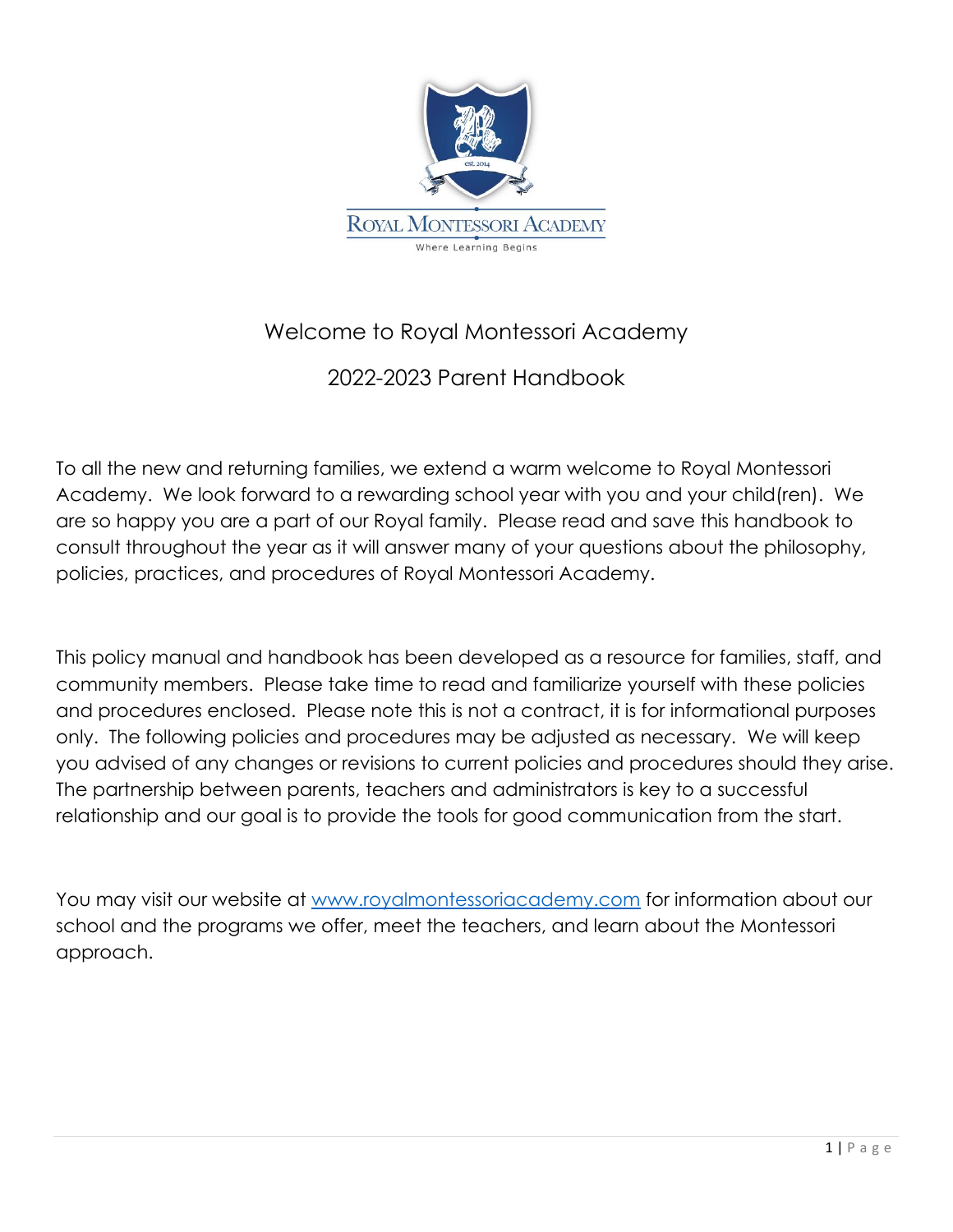Further questions should be directed to:

- Mrs. James Head of the school [james@royalmontessoriacademy.com](mailto:james@royalmontessoriacademy.com)
- Ms. Curtis School Administrator [curtis@royalmontessoriacademy.com](mailto:curtis@royalmontessoriacademy.com)
- Mrs. Rowe Assistant School Administrator [rowe@royalmontessoriacademy.com](mailto:rowe@royalmontessoriacademy.com)
- Ms. Karen Assistant School Administrator [karen@royalmontessoriacademy.com](mailto:karen@royalmontessoriacademy.com)

We would like to take this time and thank you for choosing Royal Montessori Academy and look forward to another great year!

Warmest Regards,

*Jeanine James*

Head of School

**"Let us give the child a vision of the whole universe…for all things are part of the universe, and are connected with each other to form one whole unity"**

**– Maria Montessori**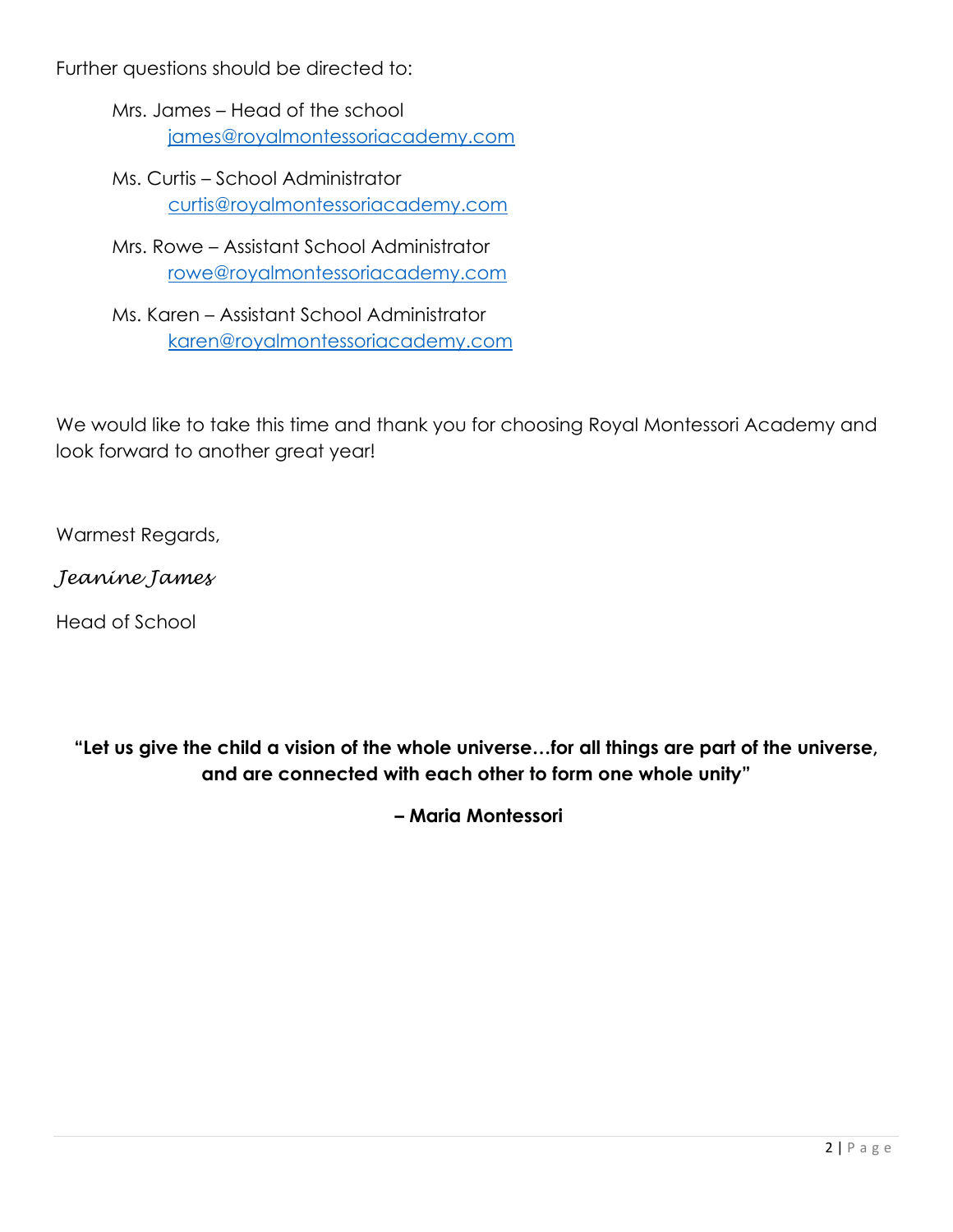# Mission Statement

Royal Montessori Academy's mission is to provide quality education in a safe, diverse, nurturing, and creative environment that helps the development of the whole child. This mission ensures that the child is academically motivated, artistically creative, physically active, and emotionally supported.

### **Goals**

- To awaken a love of learning, passion for knowledge, and joy of creativity in each student
- To support the development of independent, self-confident learners
- To foster a strong sense of self, respect for others and an ability to work as part of a group
- To develop a repertoire of life skills and a strong academic foundation
- To provide developmentally appropriate physical activity
- To encourage regular practice of self-reflection and nurturing the peace within
- To provide a reliable source of care and information for families

### Core Values

- Respect
- Compassion
- Kindness
- Responsibility
- Honesty
- Awareness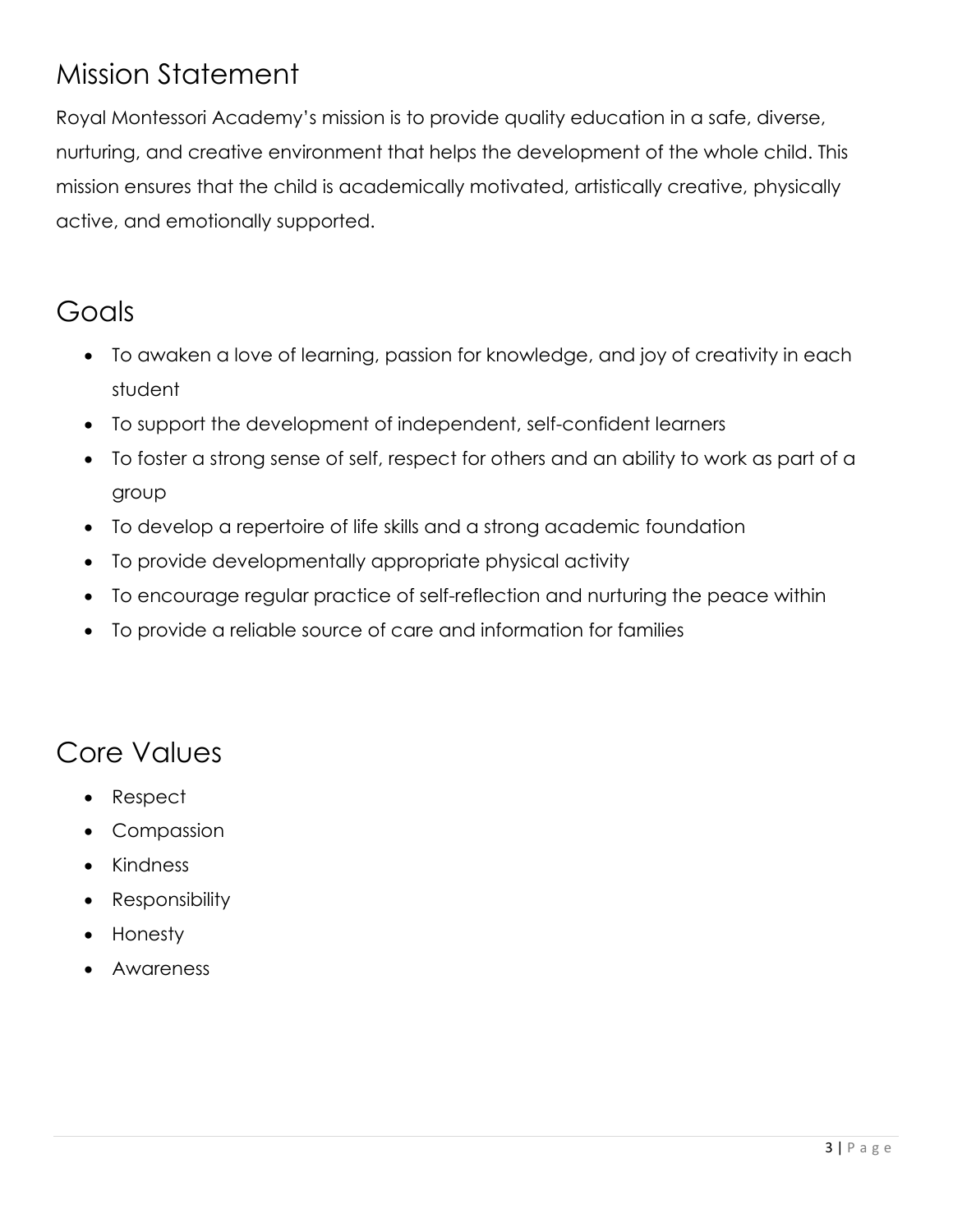## Elements of the Montessori Approach to Teaching

Montessori is both a philosophy of child development and a method of applying the philosophy in an educational setting to guide a child's growth. The Montessori classrooms at all levels are dynamic communities of learners and guides. Some basic premises of Montessori for all age levels include:

#### **A Responsive, Prepared, Student-Centered Environment**

Children are to be respected as unique individuals, different from adults, but not less important or valued as members of the community. The child possesses an unusual sensitivity and intellectual ability to learn from her/his environment. The focus of activity in our Montessori classroom setting is on the child's experience within the environment, and not on the teacher's teaching. Our environment is designed to meet the needs, interests, and abilities of the children within the class. Teachers adapt the environment through modifying the selection of educational materials available, the physical layout and equipment in the classroom, and shifting the tone of the class to fit the ever-changing needs of the children. Generally, students work individually or in small self-selected groups. Community meetings or "circle times" are scheduled so as not to interrupt the child's work and are usually held at transitional points during the day. There is a conscious effort to design our classroom as a "children's house," making it as comfortable and inviting as a home.

#### **A Focus on The Human Tendencies**

Maria Montessori based her philosophy of education on the human tendency within the child to explore, to move, to share with a group, to be independent and make decisions, to create order, to develop self-control, to abstract ideas from experience, to use creative imagination, to work hard, to repeat, concentrate, and perfect one's efforts and creations. Each of these tendencies is considered carefully when designing our environments, preparing materials, and planning activities for the students.

#### **A Multiage Community of Learners**

One of the first things you notice when you walk into a Montessori school is that the classrooms are not divided by age. In a Montessori classroom, you will see children of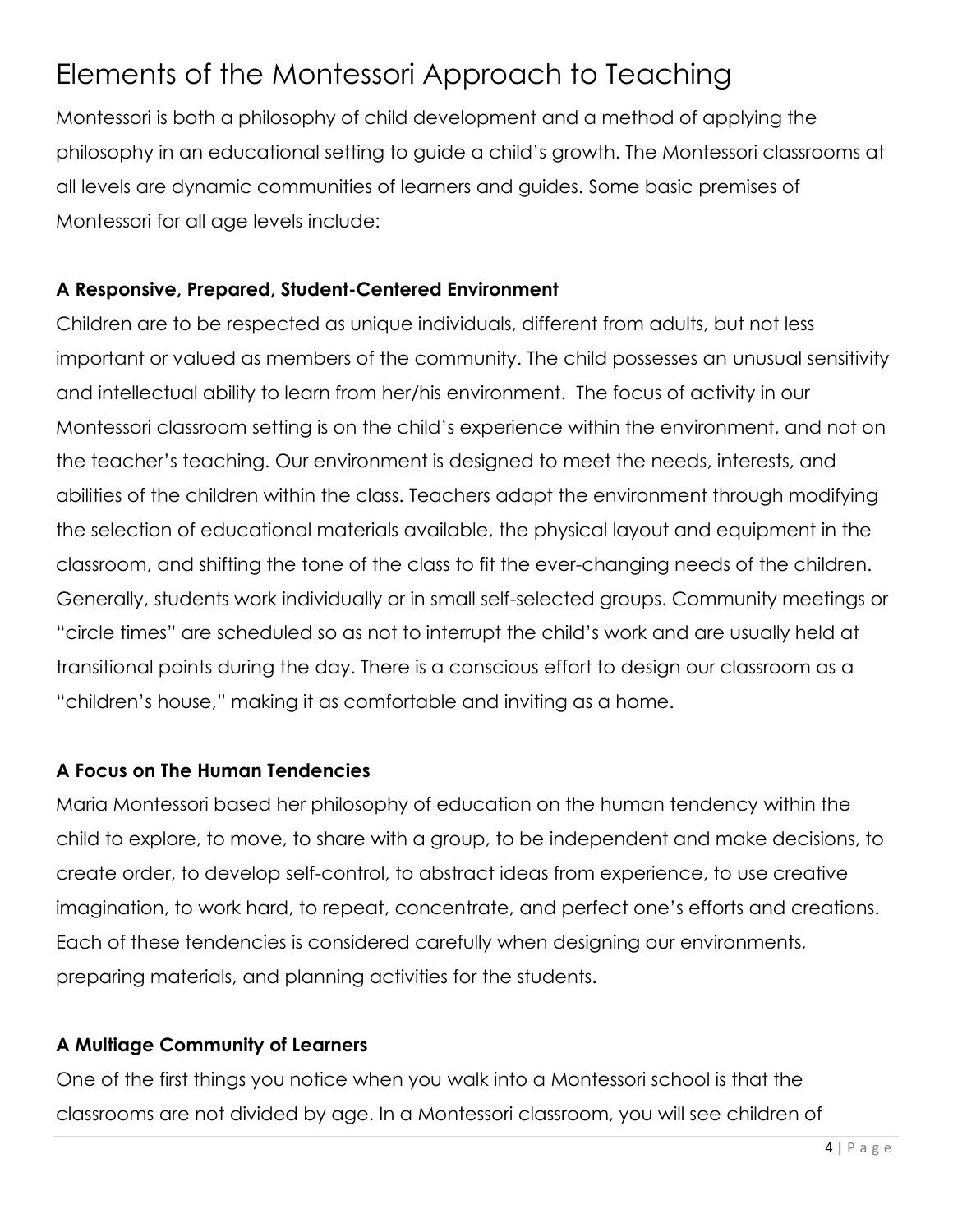different ages working together and socializing happily. You might, for example, see an older child showing a younger one how to complete an activity, with the younger child fascinated by watching his older classmate accomplish what he can't yet do.

Varying levels of ability blend easily in a multiage setting, no child feels left behind and everyone learns at their own pace. The multi-age classroom is fundamental to the Montessori method. Why do multi-age classrooms work and what are the benefits?

#### *Opportunities for Leadership*

Older students have the chance to become mentors to their younger classmates, while learning and practicing important leadership skills. Younger children naturally look up to and emulate older children, and so in a classroom with a range of ages, there are always natural opportunities for a child to be a leader. Older students can learn the joy of teaching their younger peers. It's a natural way for older students to begin valuing patience and empathy, as they learn how to help others by sharing expertise with tasks that they themselves have mastered. To teach something, you must first have that mastery, and the process of passing it on—of teaching by example and communication, of reminding oneself of the specific steps, of seeing how to correct mistakes reinforces that mastery. By helping younger students, older students further learn their work. And they learn the foundations and pleasures of taking responsibility and being appreciated.

#### *True Peer Learning*

Children learn a great deal simply by observing. Having older children in the classroom means that young children are surrounded by teachers-by-example! Watching older children do their work not only provides a model for how to proceed, it motivates young students to practice and achieve mastery over their tasks. They look forward to the day that they can do that kind of work too. A child may watch an older student sitting quietly and focusing during a work period, and think to himself, "If they can do that, someday I will as well!"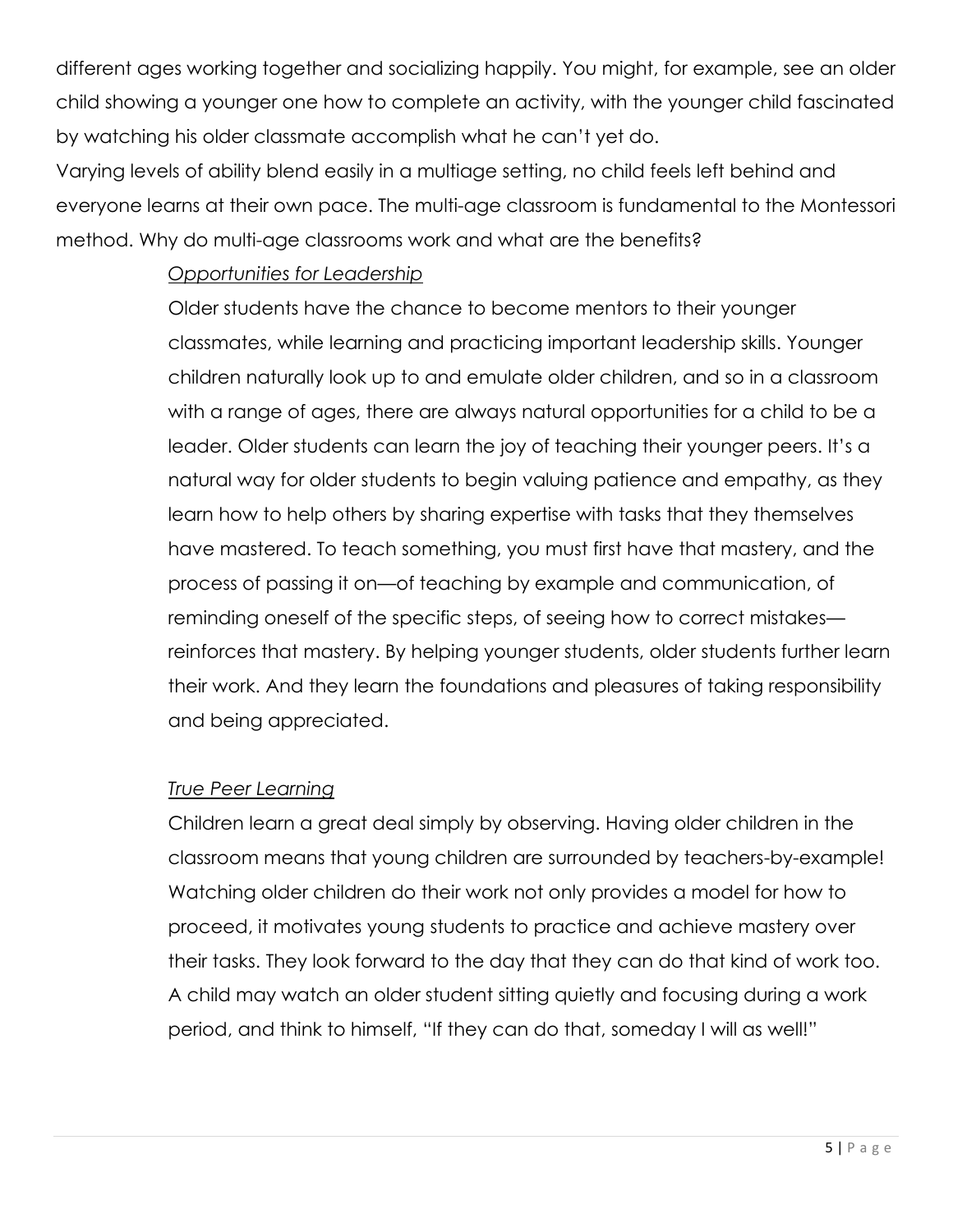This applies not only to academic skills but to foundational cognitive, emotional, and social skills. For example, by watching how older children interact respectfully with the teacher and their peers, young children absorb that dignified manner in a way that is at least as effective as explicit teaching. Young children naturally imitate and watch the way that an older student politely asks the teacher a question will lead naturally to trying and copying that behavior themselves. Multi-age classrooms give younger students the chance to learn not only from a teacher's instruction, but from the examples set by their fellow students.

#### *Diversity*

By combining multiple age groups into one classroom, the Montessori method creates a diverse environment—since differences in age, for young children, correspond with vast differences in every other ability.

One specific benefit of this mixed-age diversity is that it helps to eliminate unhealthy competition between students. Students of similar ages and abilities naturally compare themselves to one another. In a mixed-age classroom, attention is instead drawn to the range of talents and abilities within the class. There is exposure to a variety of interests and skills, and children can build confidence working in diverse groups, talking and interacting with different aged children. They build confidence when they have leadership roles, share different skillsets and literacy, and when they can comfortably interact with various groups of children.

#### *Growth Mindset*

Both younger and older students have a chance to implicitly develop a "growth mindset" by observing all three years of the learning process in one classroom. Watching younger students progress from one material to the next teaches older students the value of practice and hard work. Conversely, younger students look up to their older classmates, and look forward to reaching their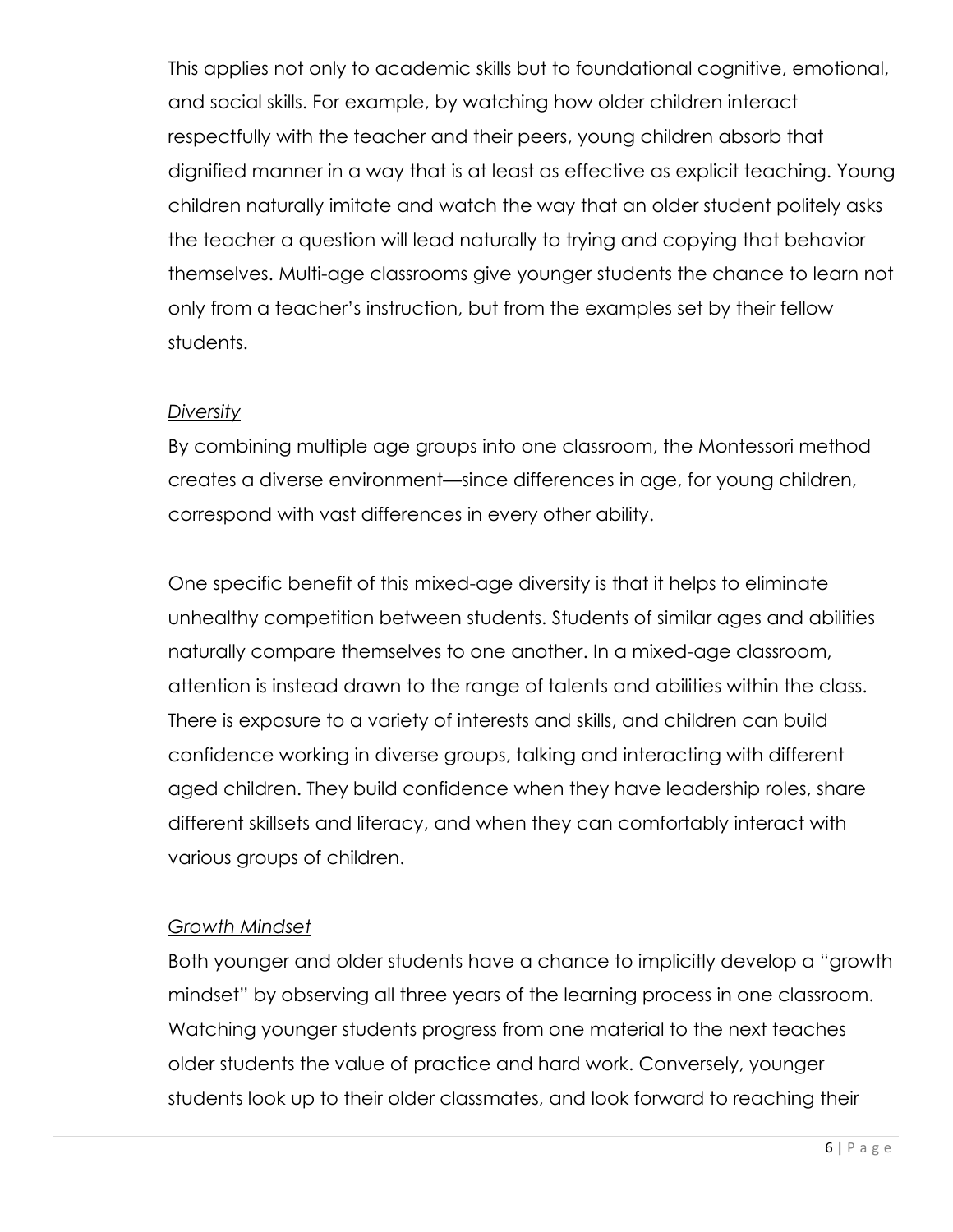level of ability. It's not always that easy for children to understand or remember that they have vastly different skills and capabilities than they did a year or even a few months ago—but the mixed-age classroom makes that developmental trajectory very apparent.

Having a growth mindset—the attitude that progress and valuable skills and traits aren't inborn but come from learning, change, growth—is incredibly important for future success. Working with a diverse group of peers teaches all students that neither ability nor intelligence are fixed but are skills that can be developed over time. Approaching learning in this way benefits children for years after they leave a Montessori classroom.

#### *Minimizing Transitions*

Finally, it's worth noting that having a three-year cycle within a classroom is a more stable student and teacher experience. Students get deeply comfortable in a learning environment that fosters their long-term growth, and Montessori teachers have a chance to really get to know students over an extended period. Rather than putting effort and energy towards adjusting to a new classroom, teacher, and peer group at the beginning of each school year, students remain settled in their classroom and stay engaged and focused on their learning process.

If it takes a few months for a guide to really get to know a student, in a traditional, one-year model, a significant portion of the total time in the classroom has already passed. In a mixed-age, Montessori model, the student still has years left to enjoy that hard-earned familiarity.

#### **Cooperation and Collaboration**

Montessori children learn "at their own pace." When the child demonstrates readiness, she/he is guided gently by the teachers in the classroom to explore increasingly challenging activities. In a Montessori setting, teacher's refrain from comparing students to one another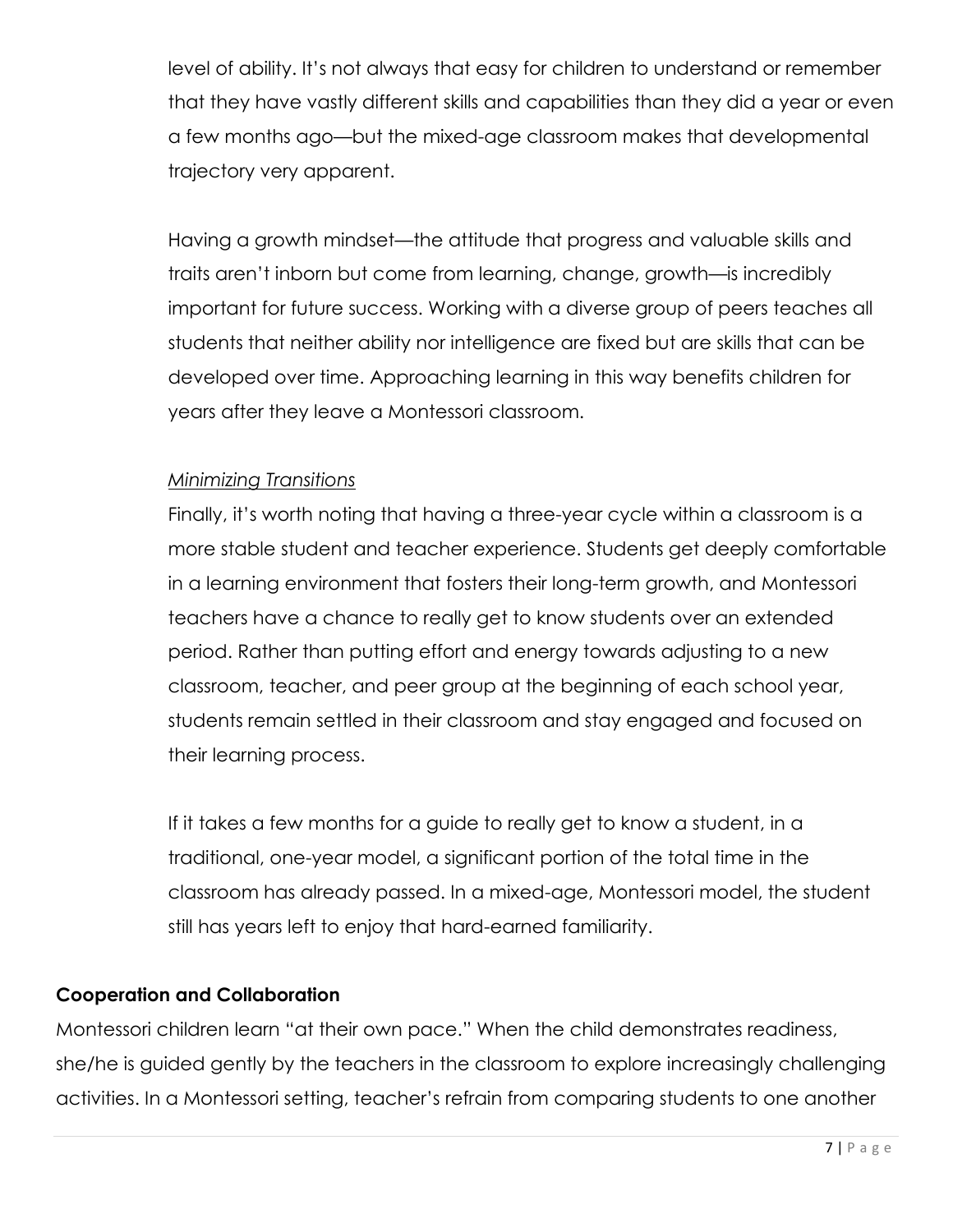and base evaluations on the progress of the individual. Children are encouraged to work together as well as independently. Often a more experienced child will be asked to assist a less experienced child with an activity or lesson. Group discussion and problem solving are strongly encouraged. Teachers work to create a sense of community within the classroom. Children feel a sense of belonging and responsibility toward their classroom and toward each other.

#### **The Process of Learning**

Montessori materials teach through hands on learning, spontaneous engagement, active involvement, and self- directed activity. Montessori materials have a control of error inherent in their design. This allows children to work independently, unafraid to make mistakes and to become comfortable with the fact that errors are essential to the process of learning. While making independent choices and exploring concepts largely on their own, Montessori students construct their own sense of individual identity. They become independent and confident individuals.

The child is intrinsically motivated to learn. In Montessori classroom children don't work for grades or external rewards, nor do they complete assignments given to them by their teachers. Children learn because they are interested in things and in gaining an understanding of the world around them.

In the classroom there are three stages of learning a new concept or lesson:

1. **Introduction to a concept**. This usually occurs by means of exploration within the classroom, presentation of a concept from a teacher, observing another child at work, a conversation, reading something in a book, etc.

2. **Processing the concept**. The child develops an understanding of the concept through working with materials that illustrate the ideas, provide opportunity for exploration and experimentation, and provide opportunity for repetition of an activity.

3. **Mastering the concept**. The child is confidently able to explain the concept and teach the concept to another person.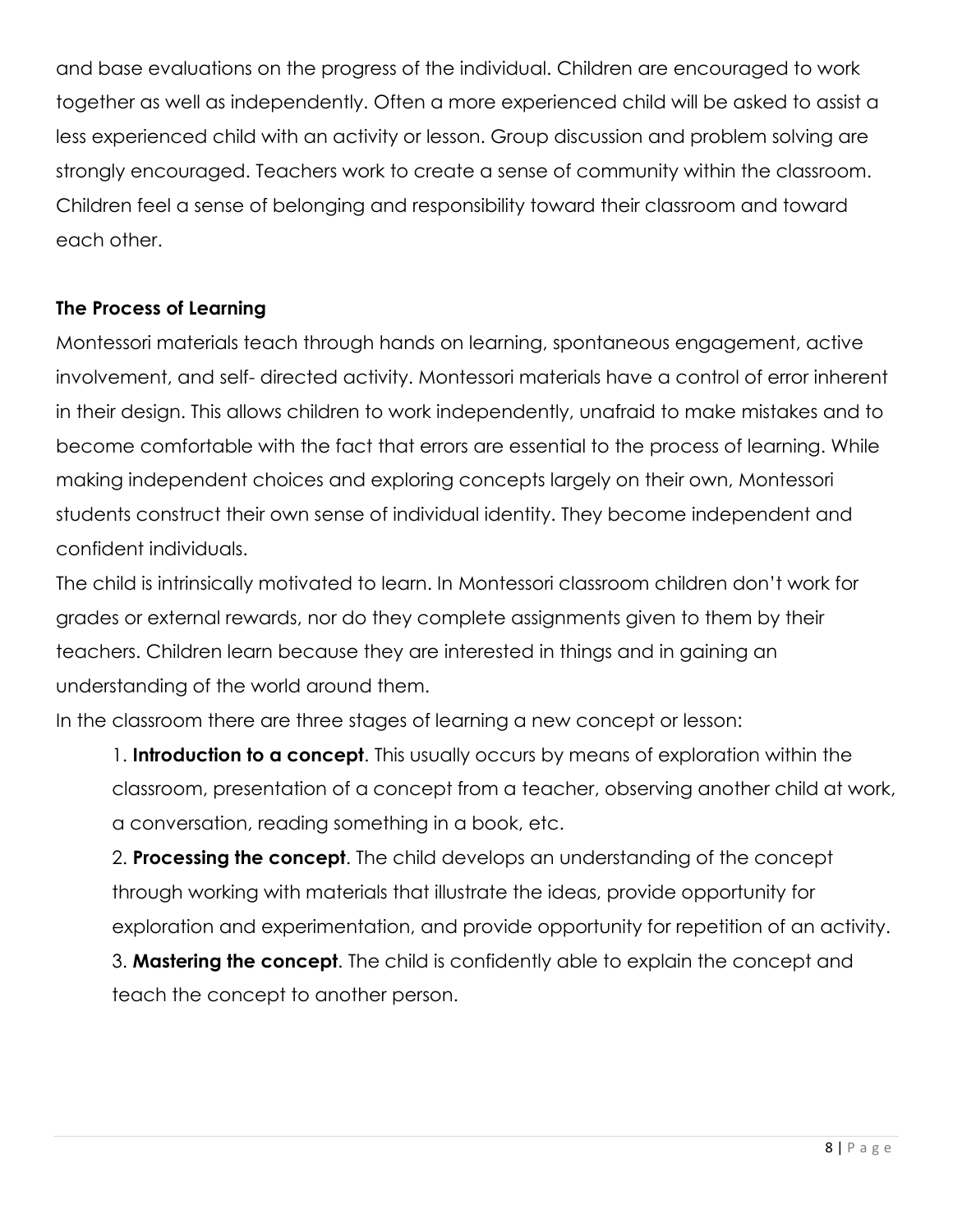### School Overview

#### **Campus Information**:

Royal Montessori Academy has two campuses. The West Campus consists of 4 toddler classrooms, 4 preschool classrooms and 1 Kindergarten classroom. There is also a library, gym, art studio, 4 outdoor playgrounds, and an outdoor garden. To enter the West Campus, enrolled families will be given a key card to scan at the door upon entry. Lost cards may be replaced at a \$25 fee.

The East Campus consists of 2 toddler classrooms, 2 preschool classrooms, and 1 Kindergarten/preschool mixed classroom. There is an art studio, gym, 2 outdoor playgrounds, an outdoor learning environment as well as an outdoor garden. To enter the East Campus, enrolled families will be given a 4-digit code that they will enter at the door to gain entry.

#### **Hours of Operation:**

6:45am – 5:00pm **Program Hours:** 6:45am-8:00am Before School Program 8:00am-12:15pm Half Day 8:00am-3:30pm School Day 3:30pm-5:00pm After School Program

#### **Toddler Program**

Our Toddler Program is under the guidance of 1 teacher per every 6 children. We allow a max of 18 children per toddler classroom. Children participate joyfully in purposeful tasks, such as slicing bananas or tending the garden. They develop the skills needed to foster independence and care for themselves and each other. The environment is rich in opportunities to move with balance and control as well as lessons in art and music. The child's development of self-confidence and understanding that he or she is part of a community are fostered. The children work together at tasks such as setting the table for snack or dressing for the outdoors. They also gather as a community to play musical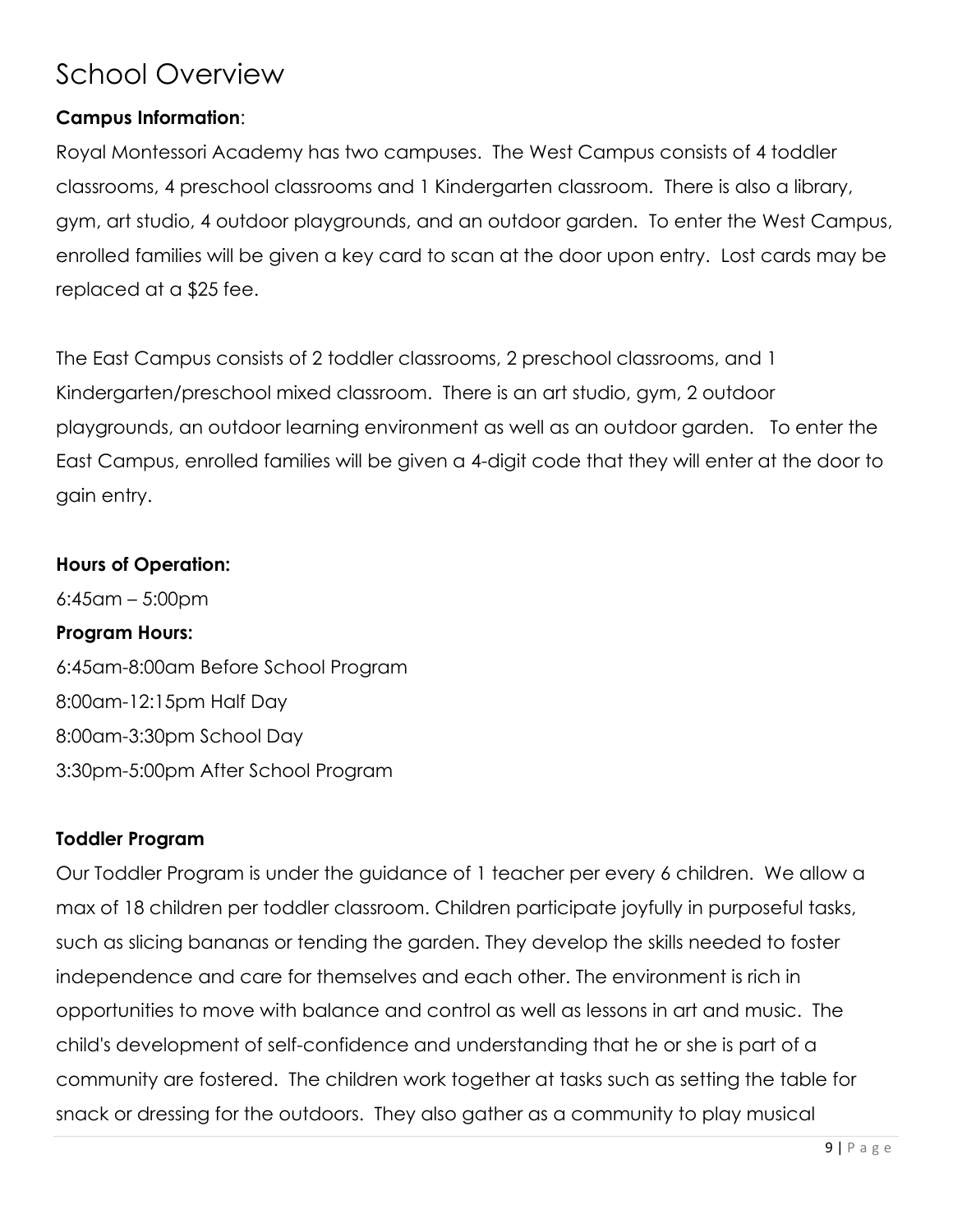instruments, sing nursery rhymes, or listen to stories.

Once the child has shown the readiness, and is bathroom trained (usually around age 3), he or she moves into the Pre-School Program. The child needs to be fully bathroom trained and independent in these skills before being accepted into the Pre-School Program.

If your child turns 3 during the school year, they will remain in the toddler program for the remainder of the year and will move up to preschool for the following school year. We do not move children up half-way throughout the school year.

#### **Preschool/Kindergarten Program**

The Pre-School/Kindergarten program is under the guidance of 1 teacher per every 12 children. We allow a max of 24 children per classroom. The preschool/kindergarten classroom is an atmosphere of calm, order, and joy, as children ages 3 through 6 learn together. The younger children are guided by the teacher and by observing and working with older students. Pre-School students literally absorb information, experiences, and life around them. The older children learn leadership and compassion in this mixed-aged setting. Children learn to work at a task from beginning to end and develop their self-discipline and the capacity for deep concentration. Respect for others and good manners develop naturally as the children grow within the Montessori environment.

### Communication and Events

#### **Brightwheel**

Royal Montessori Academy offers Brightwheel as a platform for teacher and parent engagement. Upon enrollment, you will sign up for Brightwheel and will be given instructions on how to start using the application.

Brightwheel is where you can message your teacher directly for non-emergencies. If there is ever an emergency, please contact our school directly to talk with your child's teacher or administration.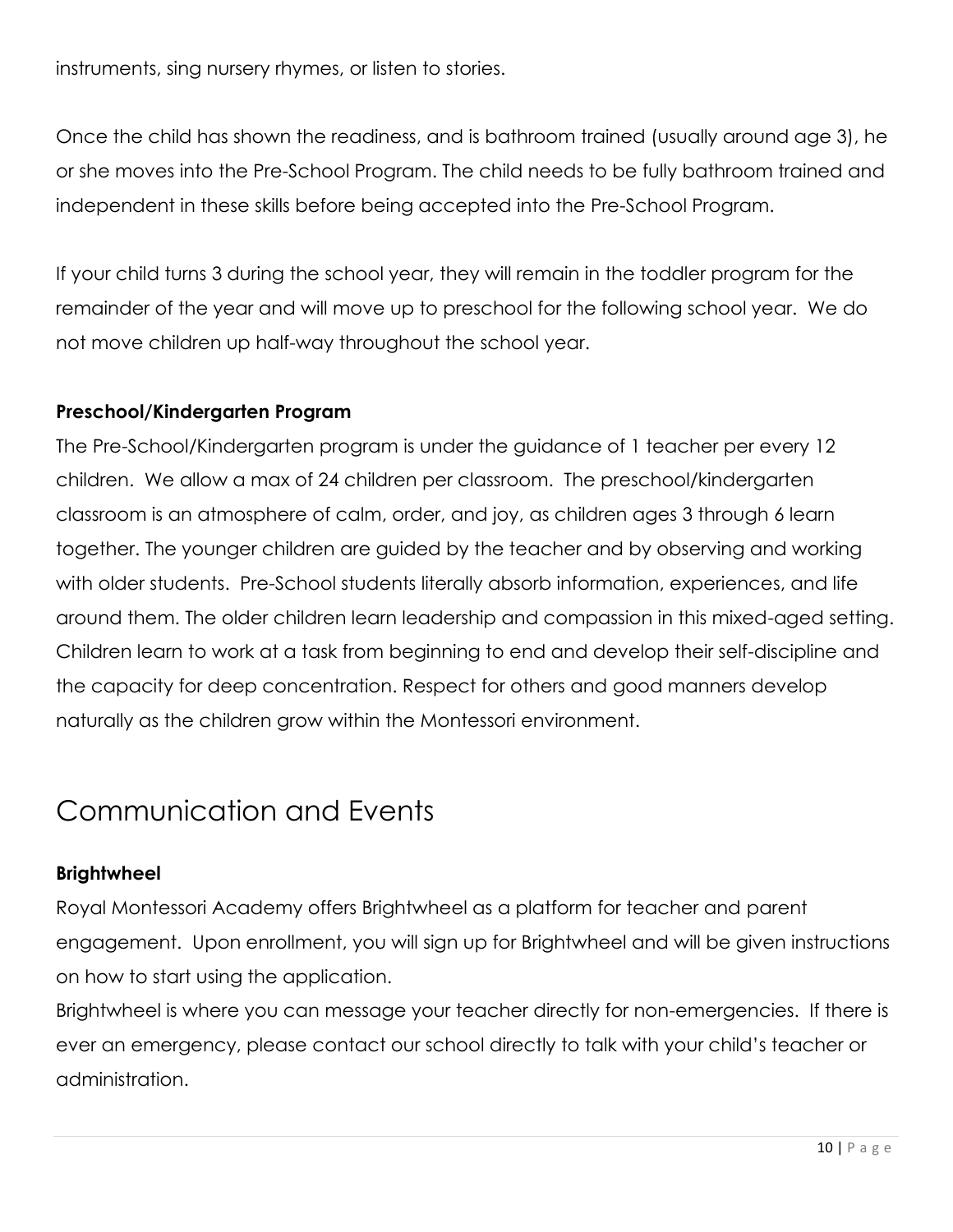#### **Invoices/Notes/Permission Slips/More**

Each family may have any important information, forms, permission slips, etc. put directly in their child's locker for review. Should you have any questions please don't hesitate to ask your teacher or the office.

Payments and forms for the office can be placed in the white drop box located outside the office door or handed directly into office personnel.

On a monthly basis, parents will receive an emailed statement of payment and invoice activity on their account, including their remaining tuition balance for the current program their child is enrolled.

#### **Website & Social Media Information**

Website: [www.royalmontessoriacademy.com](http://www.royalmontessoriacademy.com/) Facebook: Royal Montessori Academy Instagram: royalmontessoriacademy

#### **Classroom News**

Classroom newsletters are published bi-weekly and are distributed to families enrolled in the school through the *Brightwheel* communication tool. The focus on this newsletter is specific to classroom news, updates, and communication.

### Evaluation of Student Progress

The Montessori curriculum is carefully structured and sequenced based on the developmental needs of each individual child. Teachers maintain careful records of each student's individual progress. Portfolios of work are kept for children. Children are not compared against arbitrary standards or the performance of their classmates. Parent teacher conferences are held twice a year to discuss student progress. Additional conferences can be held at a parent or teacher's request. If requested, written summaries of conferences can be provided. Throughout the school year, teachers may fill out a student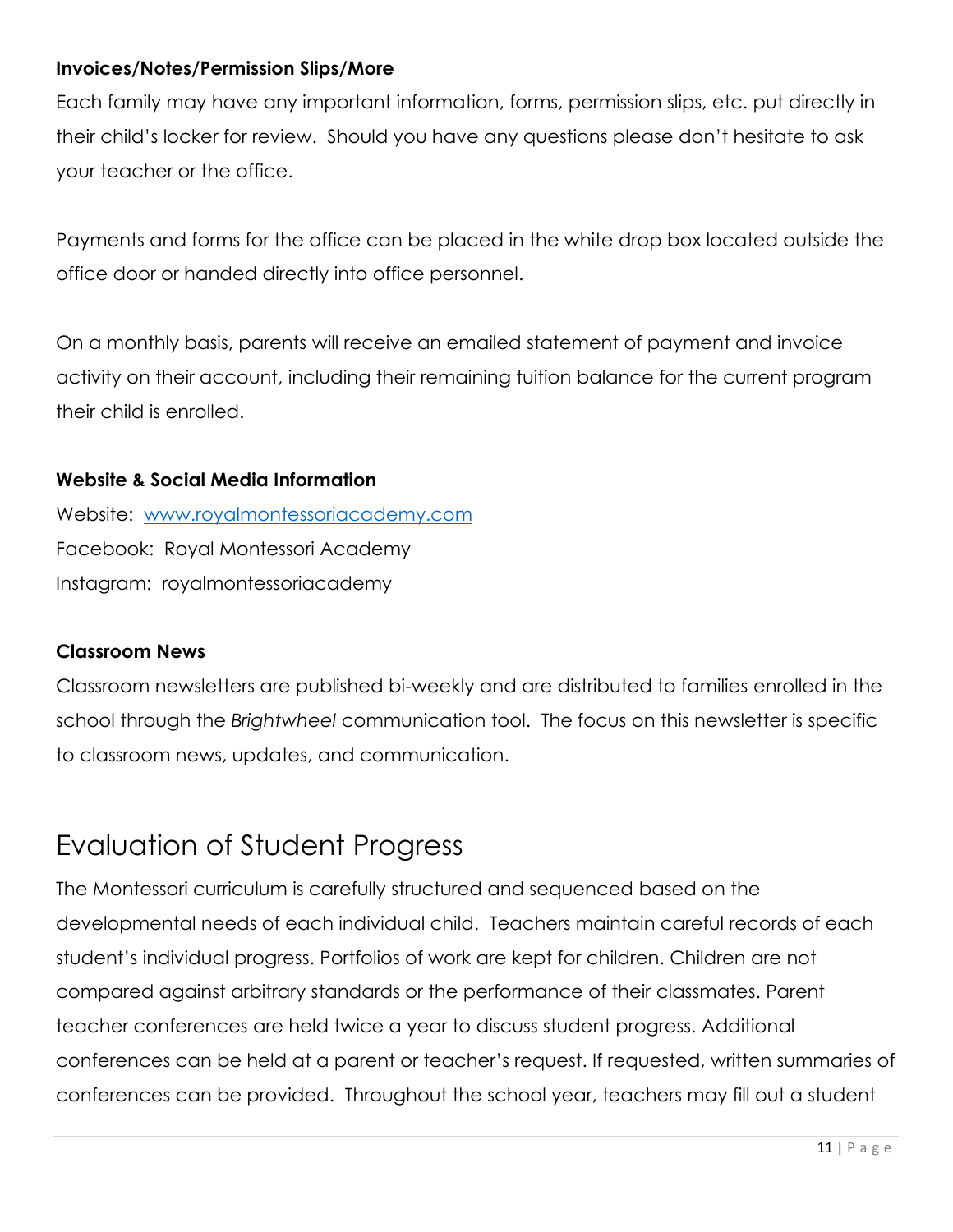support referral form if there are any concerns regarding a child. Administration and curriculum coordinator will observe the child and follow up with parents if necessary.

#### **Parent-Teacher Conferences**

Parent teacher conferences are regularly scheduled twice a year. Once in the fall and again in Spring. A parent can request a conference with a teacher at any time throughout the year. Teachers may also schedule additional conferences if necessary. We will offer conferences to be held via Zoom as well as in person with the parents' preference. \*This is subject to change.

#### **Meetings with the Head of School**

Meetings with the Head of School can be arranged by appointment. Please contact the school directly to schedule appointment.

#### **Evaluation of Student Progress**

Royal Montessori Academy maintains careful notes and documentation on each child in accordance with the traditional Montessori curriculum. Children are never compared to each other or "graded" in a traditional or arbitrary manner. Written narratives are kept for younger children and portfolio samples are kept for older children. Evaluation of progress is based on the individual growth of each child.

#### **Support Services**

All Royal Montessori Academy families of Toddler, Pre-School age children, ages 18 months to 5 1/2 years old, are screened with an Ages and Stages questionnaire (ASQ-3) by the classroom teachers twice per calendar year. The ASQ-3 screener is a tool used to ensure each child is developing at their full potential and reaching all target milestones. A copy of the ASQ-3 screener template is available upon request.

All Royal Montessori Academy families of Pre-School age children or older are eligible for the screening services available through the public-school home districts. Screenings are available for speech, hearing, social/emotional, fine/gross motor, etc. Younger children are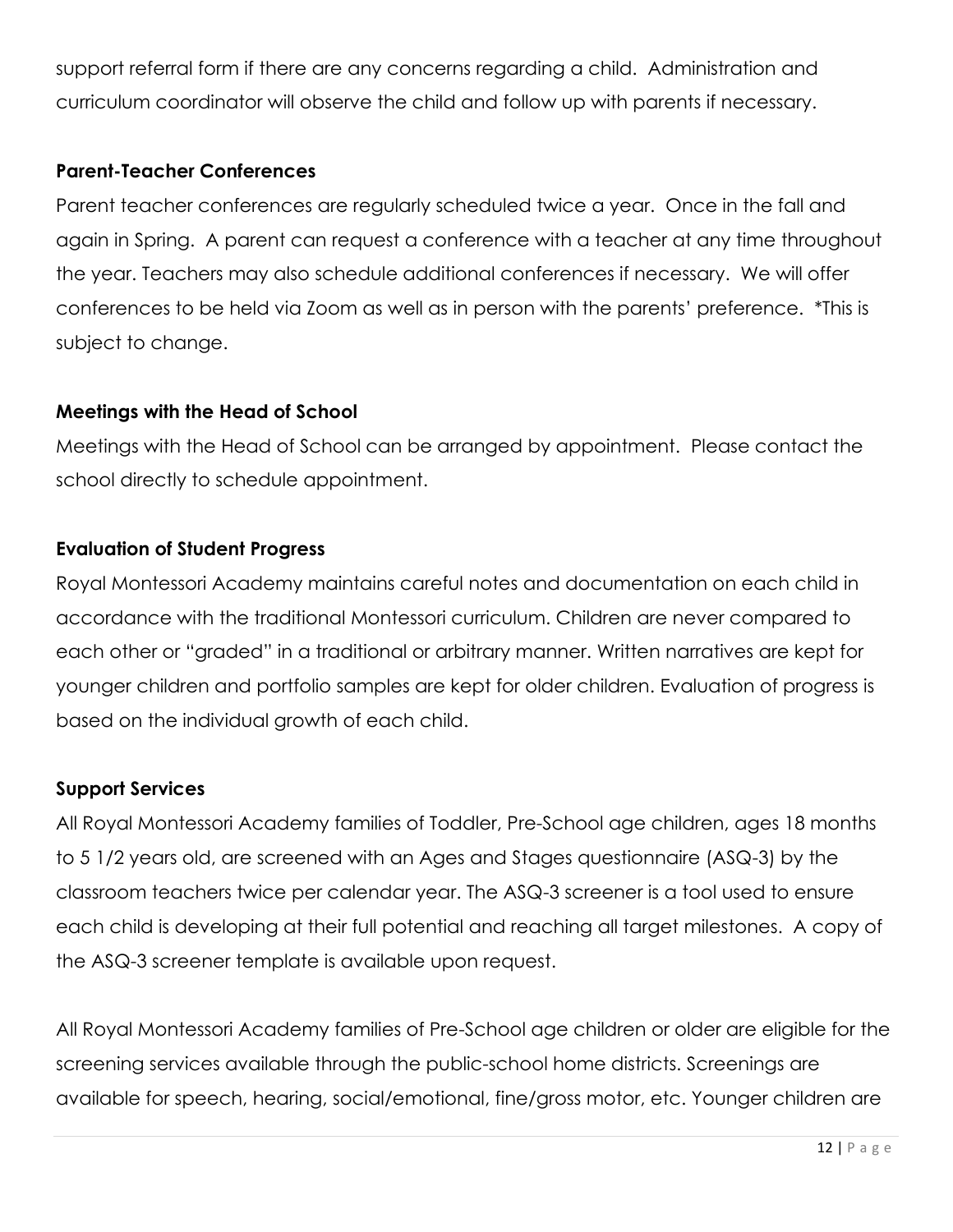eligible for screening through early intervention services. Your teacher can assist you in requesting a screening from your home district if there are concerns about your child development in one of these areas.

#### **Special Family Events**

During the year if our school has special events, we will announce these events through *Brightwheel,* in our newsletters, emails as well as post them on the white boards located in the front vestibule.

### Admissions & Enrollment

#### **General Policy**

Royal Montessori Academy considers itself more than just a school. We consider ourselves a true community of families that share a vision, values, and goals for our children. Our primary goal in the admissions process is to help each family find the perfect match, and we recognize that we may not be the perfect match as a school for every family. We encourage families to observe and explore the many school options available in our area to decide if our school is right for them. Our goal is to present our program truthfully to help families grasp the nature of our school and what we have to offer and allow them to weigh all the factors out as they consider their options.

Although not required, tours are highly encouraged and are the best way for families to see what Royal Montessori Academy has to offer. During the tour you will be guided through our school by one of our administrators, you will observe classrooms in action, and will be able to ask any questions that arise. Appointments for tours can be made through the main office at either location.

We consider applications for admissions on a case-by-case open admission basis. When no openings are available, children will be placed in the applicant group waiting list. In the event of an opening, children in this group will be considered based on the date an application was received as well as age and program needs of a child in accordance with the Montessori principle of a multi-age classroom.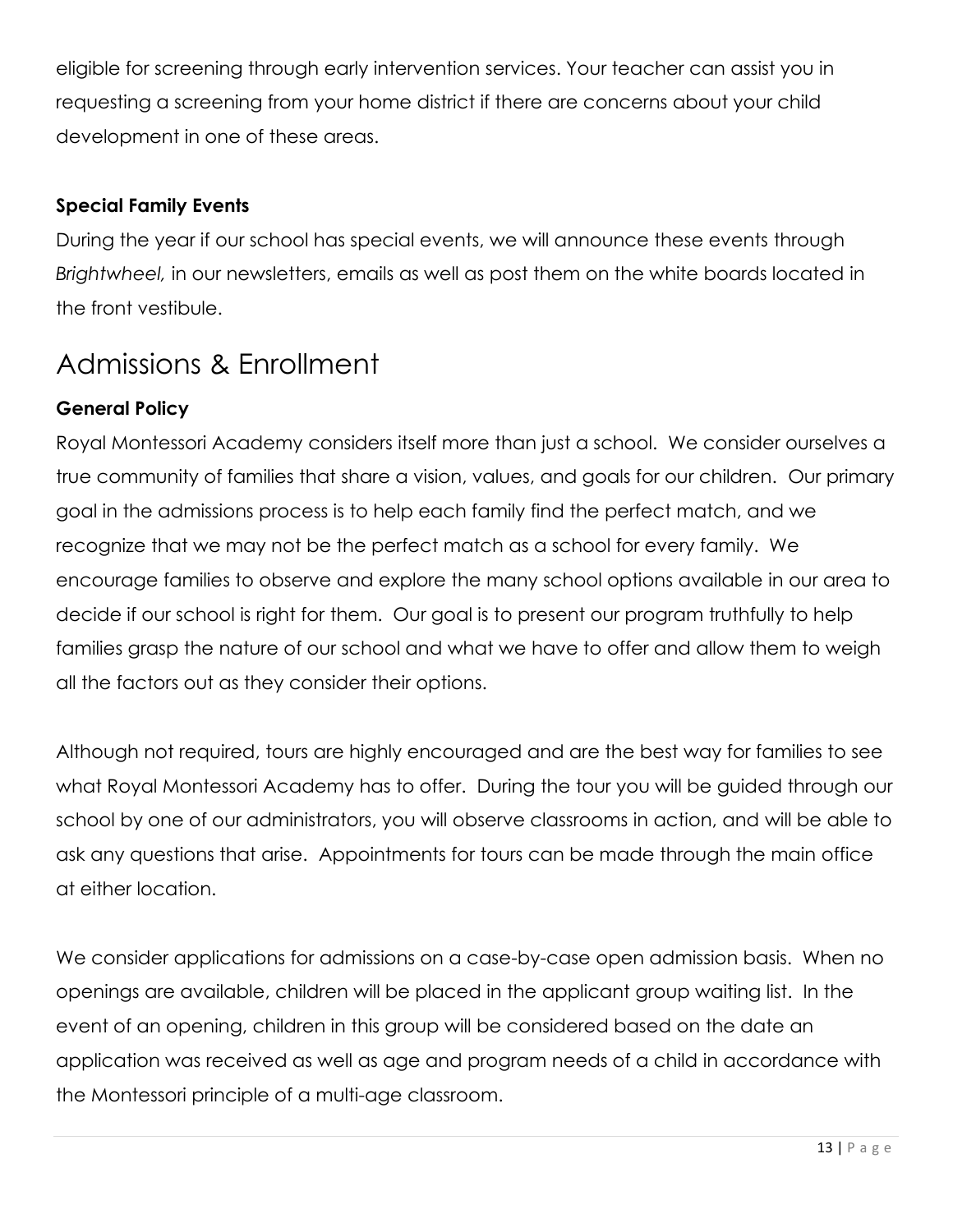Royal Montessori Academy accepts students and does not discriminate anyone based on race, gender, religion, sexual orientation, color, nationality, or ethnic origin.

Following the traditional multi-age Montessori classroom model, Royal Montessori Academy is committed to creating a balanced learning environment for all students. We are committed to integrating and accommodating children with special needs into our program, in accordance with the Montessori philosophy and appropriate early childhood practices. In some circumstances, Royal Montessori Academy is not the "right fit" for a child and/or family. In these instances, Royal Montessori Academy reserves the right not to accept a child into the program or may ask a child to leave the program based on the school's inability to meet the needs of the child. We will support the family in finding a program better suited to the child's specific needs.

#### **Application & Enrollment**

To enroll, families will create an account through *Brightwheel* either on a desktop or through an application on their phone/tablet. Enrollment for current families opens on the 1st of January, and for general public on the 1st of February for the upcoming school year. Please be advised that all programs are on a "first come, first serve" basis for availability.

All enrollments will be processed upon receipt of the completed online forms. Once your enrollment has been approved, you will receive a confirmation and will be sent a link via *Brightwheel* for you to pay a registration & field trip fee. Enrollments are pending current availability in the program at enrollment time. If an offer for enrollment is declined for any reason, the application will be withdrawn, and you will be reimbursed for the field trip portion of your enrollment.

> **To enroll in the Toddler program, students must be 18months by September 1st To enroll in the Preschool program, students must be 3 and toilet trained by September 1st To enroll in the kindergarten program, students must be 5 by September 1st**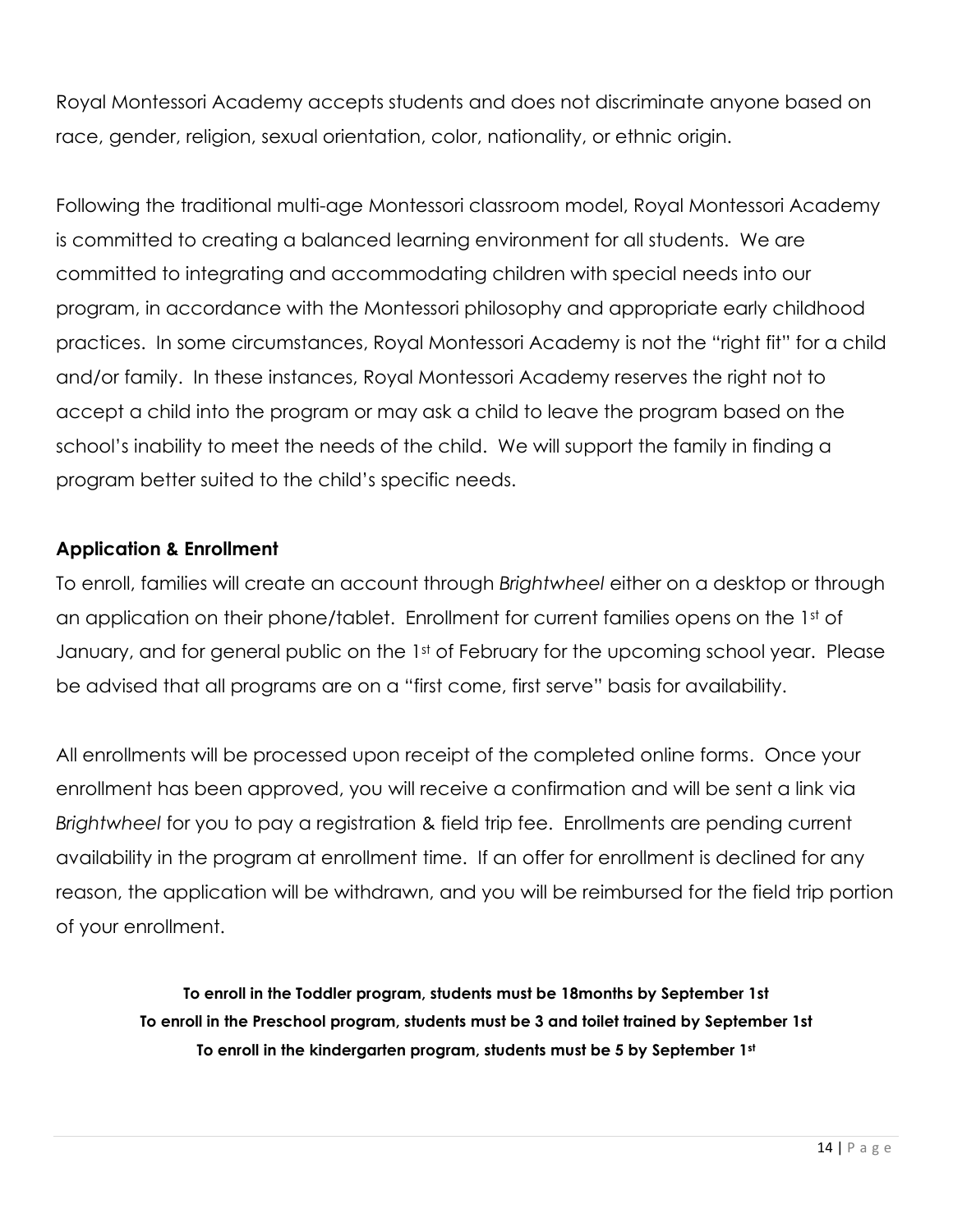#### **Wait List**

If there are no openings available in the program selected, your application will be placed on a waiting list. You will be contacted as soon as space becomes available and will then have two weeks in which to enroll your child. Wait list will be assessed on a "first come, first serve" basis as well.

#### **Enrollment Agreement**

A child is officially enrolled in the program when the school has received and accepted enrollment application and registration/field trip fees. Enrollment in all programs is binding. Parents are responsible for tuition each month *regardless of the amount of time the child*  **attends the school.** It is your responsibility to notify the school when there is any change in the information provided on these forms.

#### **Provisional Acceptance**

All children enrolled are accepted into the program with the understanding that if the teacher/school feels the program cannot meet the child's needs, the staff and parents will explore alternatives together.

#### **Withdrawal**

Should a family initiate withdrawal of a child, a minimum of 30 days' advance written notice must be given to the school.

If both the parents and the school administration decide that the Royal Montessori Academy program is not appropriate for an enrolled child, the child may be withdrawn, and the parents relieved of any further financial responsibility.

If the school decides that the Royal Montessori Academy program is not appropriate for an enrolled child, the family is relieved of any further financial obligation. It is possible to change programs within the school if it seems advisable to both the parents and the staff, and if space is available. The Head of School has the final decision-making authority.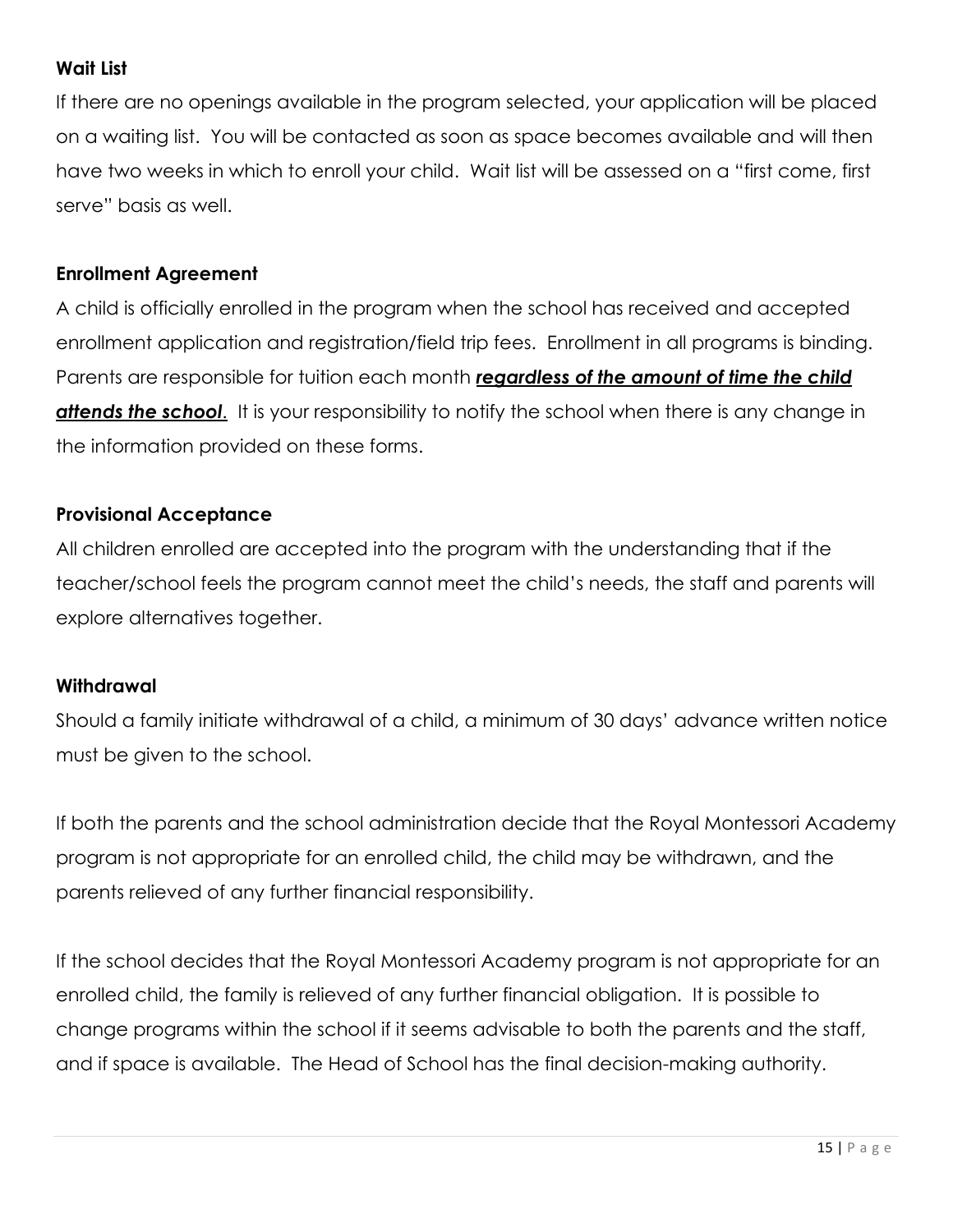#### **Tuition Policy**

Tuition may be paid annually, monthly, bi-weekly, or weekly in accordance with the following schedule:

Annual – Due the first day of the school year Monthly – Due the  $1<sup>st</sup>$  of each month, beginning on the first month of **Attendance** Bi-Weekly – Due every other Monday Weekly – Due on the Monday of each week

There will be a **\$35.00** late tuition payment charged for payments received after the date in which tuition is due.

#### **Collection Policy**

Parents are expected to make payment by the due date or make payment arrangements in writing. If no payment agreements are made with the school, families will be asked to leave as of the first day in which tuition has not been paid. When payment is made, children may return to class. With sixty days written notice, at the discretion of the Head of School, Royal Montessori may cancel the contract and spaces of children with unpaid tuition.

#### **Returned Checks/ACH**

A \$25.00 fee will be charged for all returned checks or electronic payments.

#### **Tuition Credit**

There is no credit given for absences (such as but not limited to illness, death in the family, vacations, etc.) There is no tuition credit for school closings due to inclement weather.

In the event that the school, a classroom, or certain children need to be quarantined for a period time that exceeds one week, tuition credits will be evaluated pending the length of the closure. Any tuition credits will be communicated at the time of the event.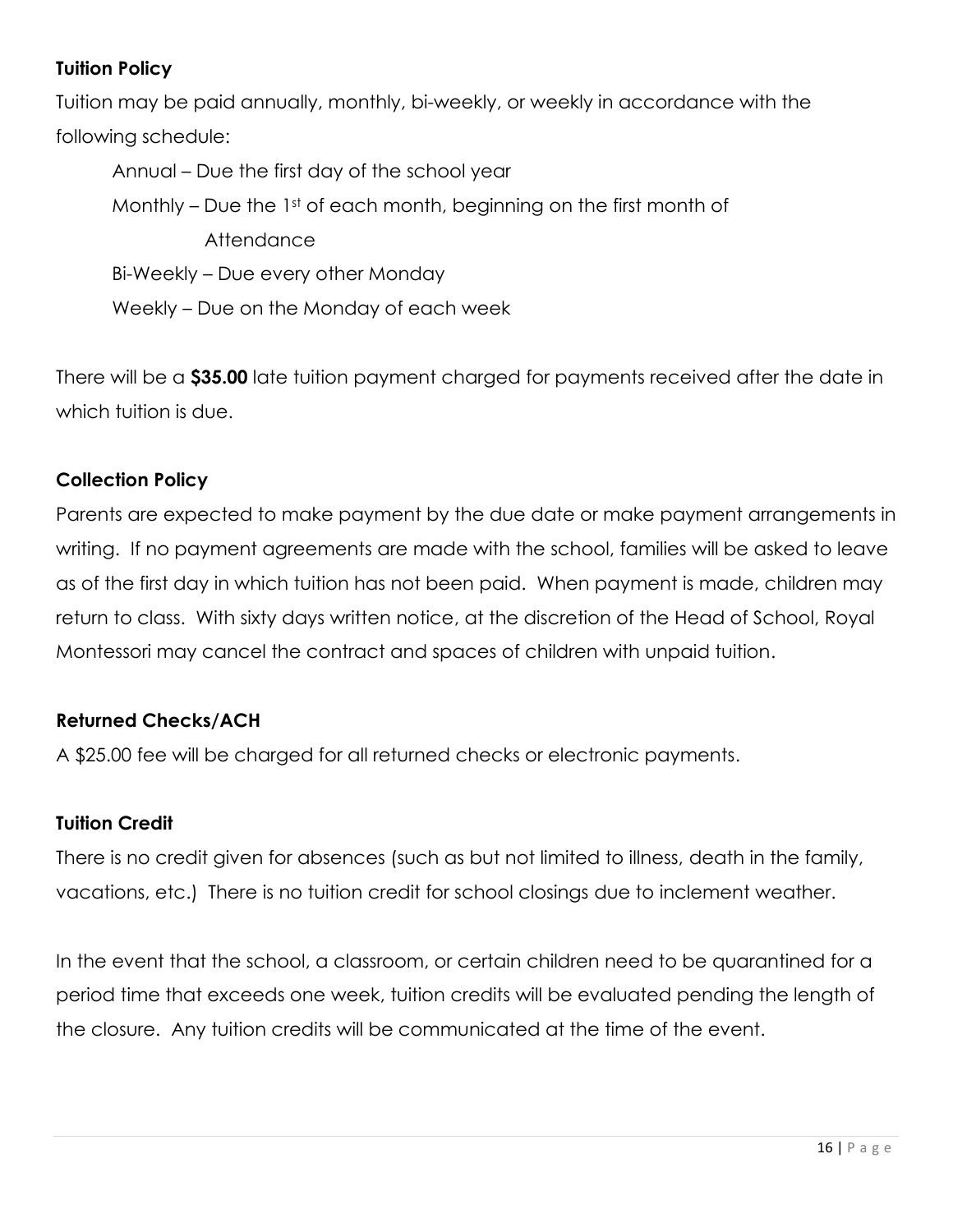#### **Divorce Policies**

In the event of a family separation, it is especially difficult for the child/children. RMA will be supportive, open, and welcoming to both parents and will remain neutral and ask that you do the same. School documents, conferences, and any other information that needs to be sent out will go to both parents regardless of custody arrangements. We will not limit a parent's access to his/her child unless there is a court order on file that specifies conditions for a parent's access to the child. Billing information will only be made available to any person who has signed the financial agreement.

## Starting the School Year

At Royal Montessori Academy, our emphasis begins with the development of strong, warm, trusting relationships. The social environment paves the way for the children to get the most out of the physical environment as well as our routines and academics. For every child, even returning children, the first days of a new school year at Royal Montessori Academy are filled with new experiences, people, and expectations. We try to make this adjustment period as smooth and comfortable as it can be for each child because it serves as a foundation for a happy school year and for future separations and transitions. We ask parents to work with the teachers and school in creating a bridge between home and school and to help your child establish trusting relationships with their teachers.

Transitional items (blankets, dolls, lovies, pacifiers, etc.) are sometimes needed by a child having a stressful time. If possible, however, we ask that those items are kept at home as they are not easily shared and particularly missed if they get lost at school. If a special object is brought to school, it will be safeguarded by being kept in the child's locker. Royal Montessori Academy is not responsible if items are lost. Please cooperate with the school policy of not bringing toys, toy guns, weapons, or other inappropriate items into the school. Themed toys are only allowed when a child is participating in a classroom "show and share." All other days we ask that toys are kept home.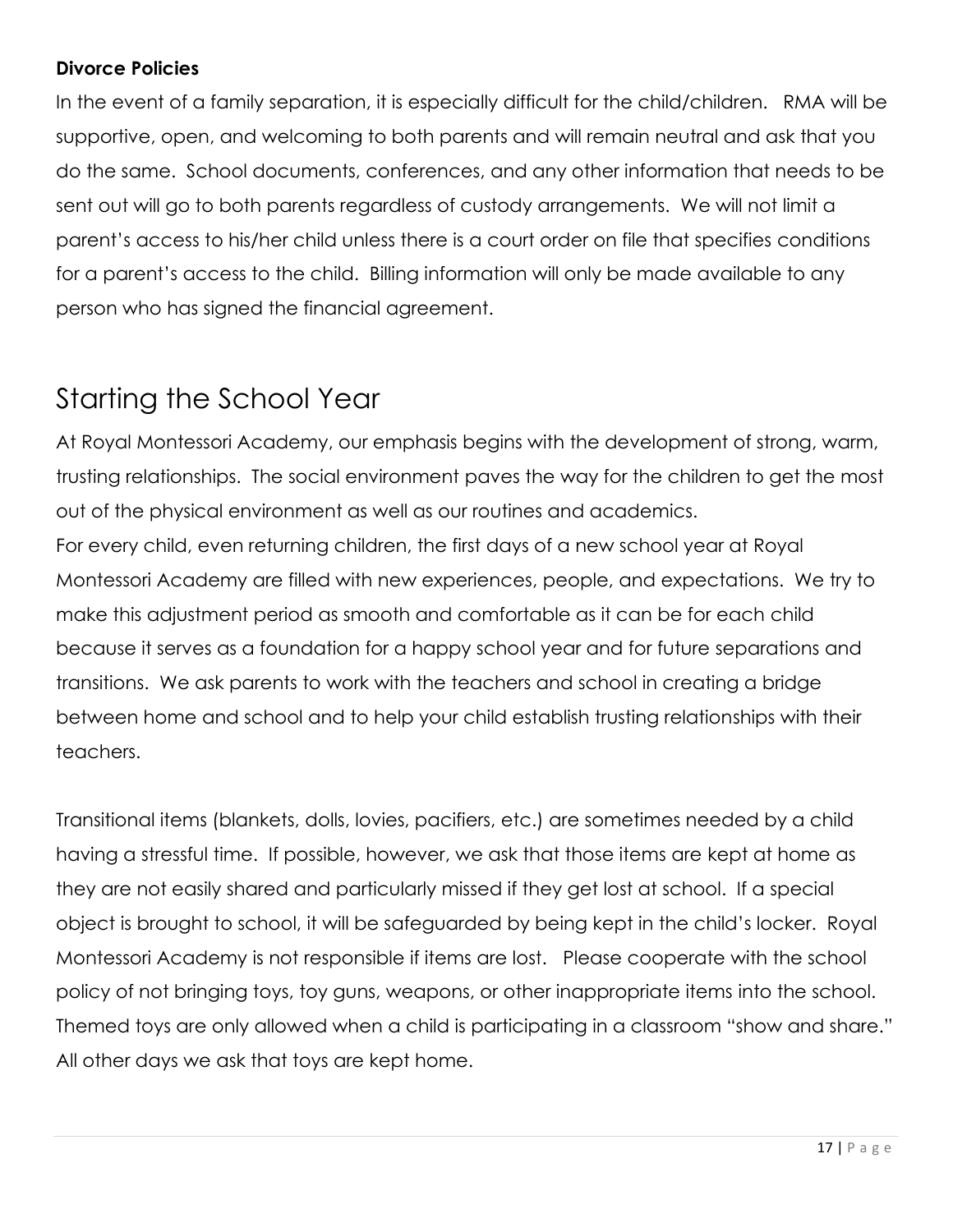#### **Separation**

Helping children comfortably separate (say good-bye) from their parents is a key component in the program. This may be your family's first experience with separation. Please know that we are sensitive to individual needs and feelings. To ease the process, parents and teachers work together to create a bridge between home and our school. We have found that when a parent feels comfortable in the Royal Montessori Academy environment, the child will as well. The building of a relationship between parents and teachers is the foundation for the child's positive experiences in school.

For this reason, we ask parents to visit your child's new classroom or attend "Meet the Teacher" events with your child. During this time, teacher will ask questions to better familiarize themselves with your child before the start of the school year.

Parents must say "goodbye" to their child and tell him/her when they will return. Parents may NOT "sneak out" to prevent the child from crying at that moment. Leaving without saying goodbye may be easier for the parents than leaving while a child is crying, but it is harder for the child. Sneaking out of the room is in direct opposition to the trust that you are building with your child. They will better trust that you will return when they see that you are clear about when you leave. When saying goodbye, tell your child when you will return. "Mommy will be back after lunch to pick you up!" Upon return, remind your child, "I am back like I said to pick you up after lunch. How was your day?" A child's tears and cries are symbols of their healthy attachment to you. It is necessary and healthy for children to be allowed to express their emotions. Children will be helped and comforted by a teacher.

We encourage you to communicate and talk openly with your teachers to establish positive relationships. Expressing your feelings and needs at this time and all throughout the year is vital to the success of you and your child's experiences at Royal Montessori Academy.

#### **Drop Off/Pick Up**

Communication between the parents and teacher is essential to the safety and the best care of the child. Often the morning arrival time and afternoon dismissal times are quite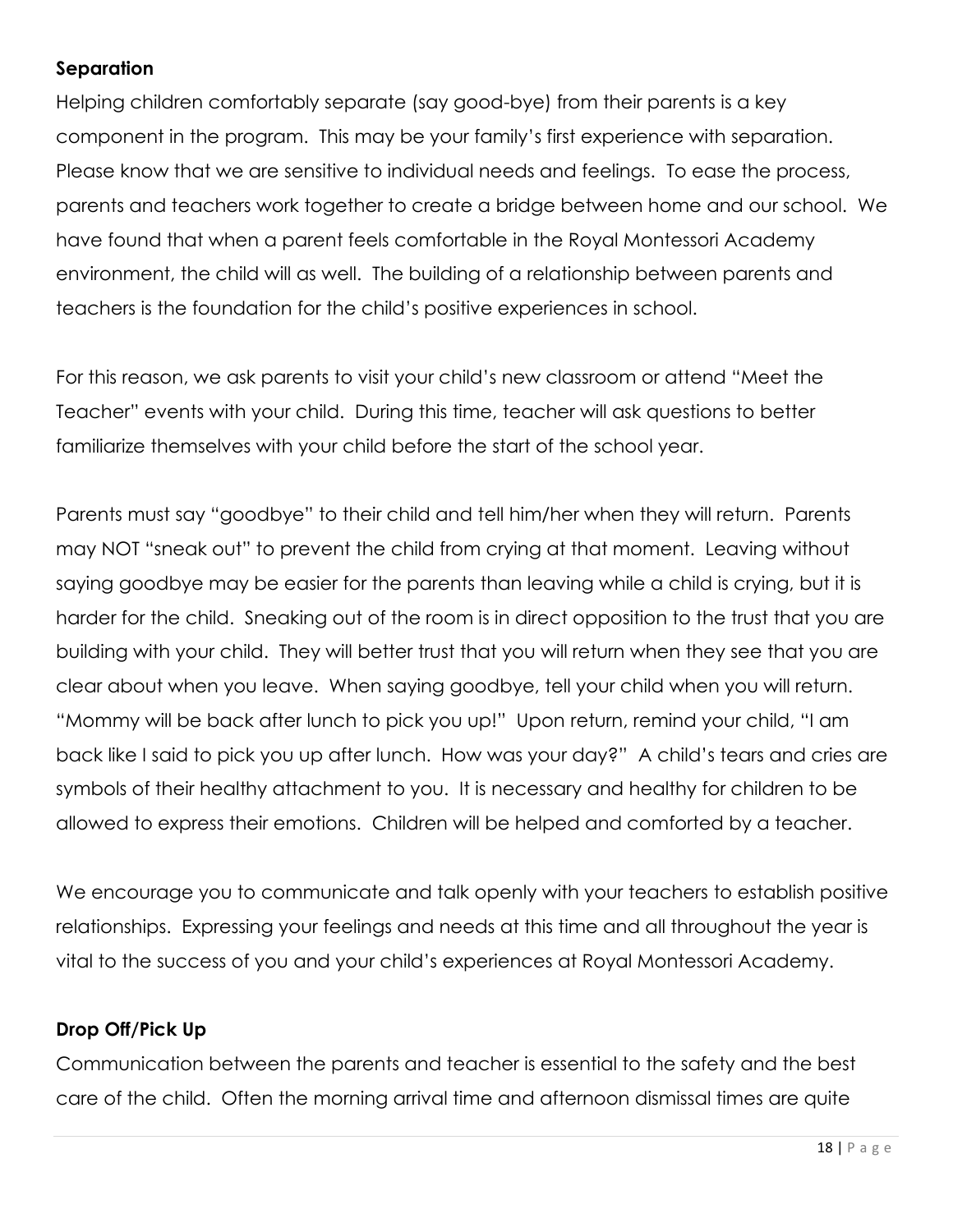busy for the teacher. The primary focus is on the safety of the children so they may not be able to hold a lengthy conversation at these times. Parents can email or contact teachers through *Brightwheel* any questions or concerns they would like to discuss. Phone conversations or teacher conferences are encouraged and best arranged outside of regular school hours. Emergency phone calls should be made at any time and emergency calls will always be returned as soon as they are received.

During the enrollment process, parents are asked to inform Royal Montessori Academy who is authorized to pick up their children from school and/or act on their behalf in case of an emergency. Children will only be released to people on this list with proper identification. Parents should check and update the status regularly.

At Royal Montessori Academy we use a RAPTOR system to scan photo IDs of anyone not a parent that will be in our school, regardless if they are on the approved pick up list.

Children are expected to be picked up from school on time. Late pickups are disruptive to our after-school programs, often create anxiety in the child who is picked up late and may create unsafe student/teacher ratios. Children who are not picked up on time will be charged a late fee of \$15.00 per time late. Severe weather is considered with late pick up times and will be excused for that day.

Drop off and pick up times can also be very busy in the parking lots of our schools. Please practice patience and safety when parking. Schools are not made to accommodate mass parking and we do our best as a school to keep the flow of those busy drop off times going.

#### **Attendance**

Regular, punctual attendance is necessary for your child to receive the full benefit of the Montessori Program and is vital for your child's development. Parents should notify the office no later than 9am if a child is unable to attend school. Children with a contagious disease must be kept home for the health and safety of the other children.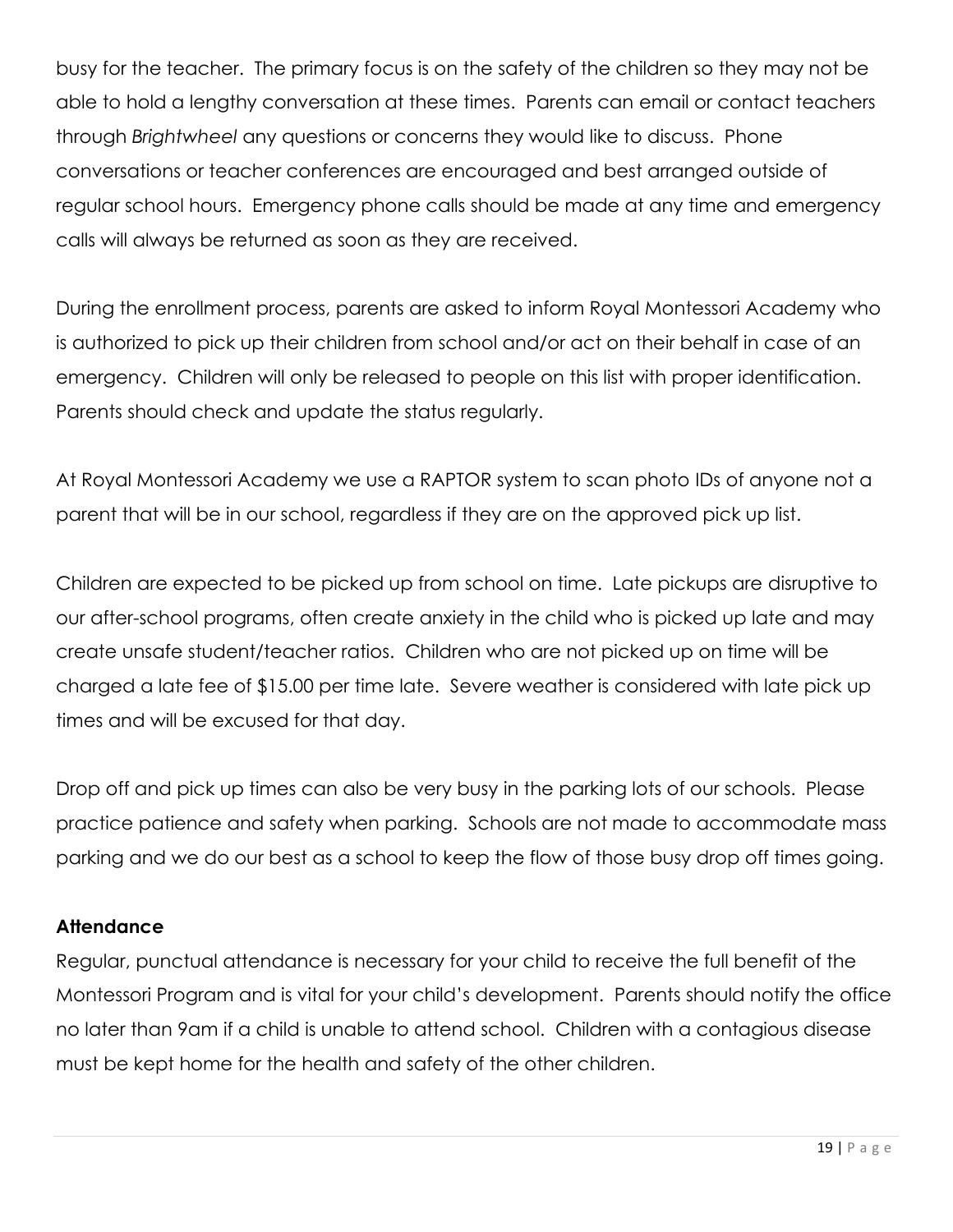*Children are expected to arrive at school on time.* Late arrivals are disruptive to the classroom and make it difficult for the child arriving late to transition into the school day. Children who are rushed and arrive late may not be in the right frame of mind to begin their activities. If arriving late, parents should not enter the classroom or disturb the students/teachers already in the classroom. Please bring your child to the front desk and someone will bring your child to class. Parents should call in the morning whenever their child will be out for the day. Let the classroom teacher and school administration know as soon as possible for longer term absences. Please contact the school or utilize *Brightwheel* to communicate this.

## Overview of Curriculum

The child has a deep love and need for purposeful work. She/he works, however, not as an adult, for completion of a job, but for the sake of an activity itself. It is this activity, which enables him/her to accomplish his most important goal: the development of herself/himself – mental, physical, and psychological powers. In addition to the goals of our program listed at the beginning of this handbook our curriculum includes the following areas:

#### **Practical Life**

The child refines his his/her fine motor and gross motor skills. They learn care of self-care of environment and grace and courtesy. The purpose of these activities is to enable the child to acquire coordination, orderliness, self-confidence, independence, control over his/her small muscle movements and to enable him/her to understand the function of his/her immediate environment. Student will learn to open, shut, carry, pour, peal, cut, and wash. In addition, the use of buttons, zippers, snaps, ties, and latches.

#### **Sensorial**

These activities which surround the use of sensorial materials leads the child from sensation to ideas, from the concrete to the abstract and to the association of ideas. These materials also assist the child in learning to differentiate between sizes, colors,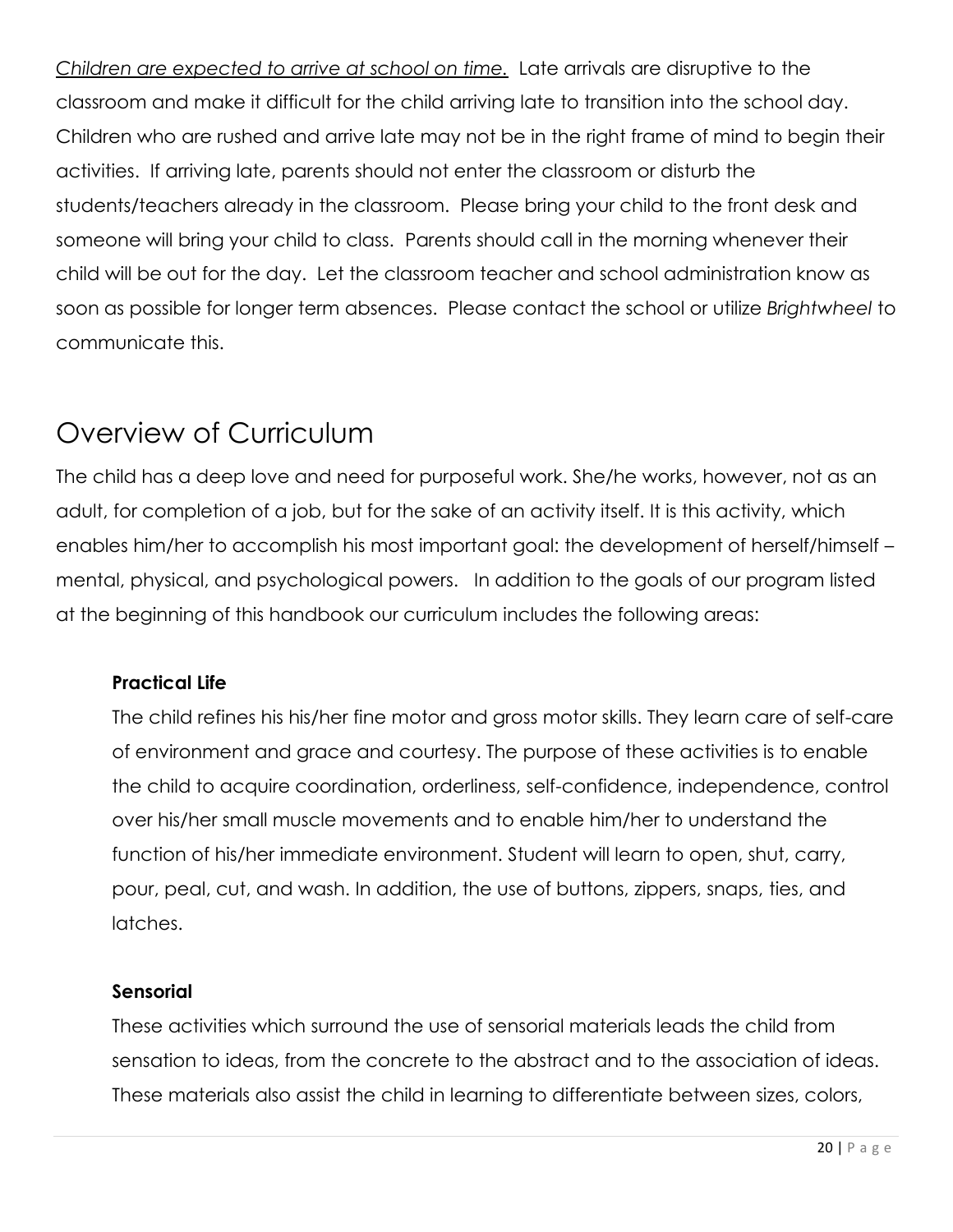weights, textures, sounds, odors, and tastes. The materials isolate the senses so the child can experiment and discover.

#### **Math**

The child learns symbols and quantities. The child then puts them together with everything starts with a base of ten. The child progresses from concrete to abstract using materials such as beads, spindle boxes, and number charts. The number rods are used to teach the decimal system which is the basis for all branches of mathematics.

#### **Science**

Experiments are introduced in botany and in zoology. Nature studies are conducted both in and outside of the classroom. In science too, the child learns by doing and empathy with one's surrounding creatures. Children learn about living and non-living things, parts of plants, parts of the body, and animals. Student begins to make scientific observations and discoveries.

#### **Geography**

The child's first impressions in geography are sensorial globes, puzzle maps, flags, and geographical land formations. Children will learn about the world around them, cultural diversity, and distant lands.

#### **Music/Art**

Children are encouraged to express creativity in music through free expression. The children learn folk songs and foreign language songs. Students work with musical instruments (rhythm sticks, chimes, bells, glockenspiel, and xylophone) to heighten the child's awareness and understanding of musical concepts. Art is a natural part of the Montessori classroom which encourages individual expression. Collage, finger and brush painting, watercolor and clay offer opportunities to experiment and create. This area is process rather than product oriented.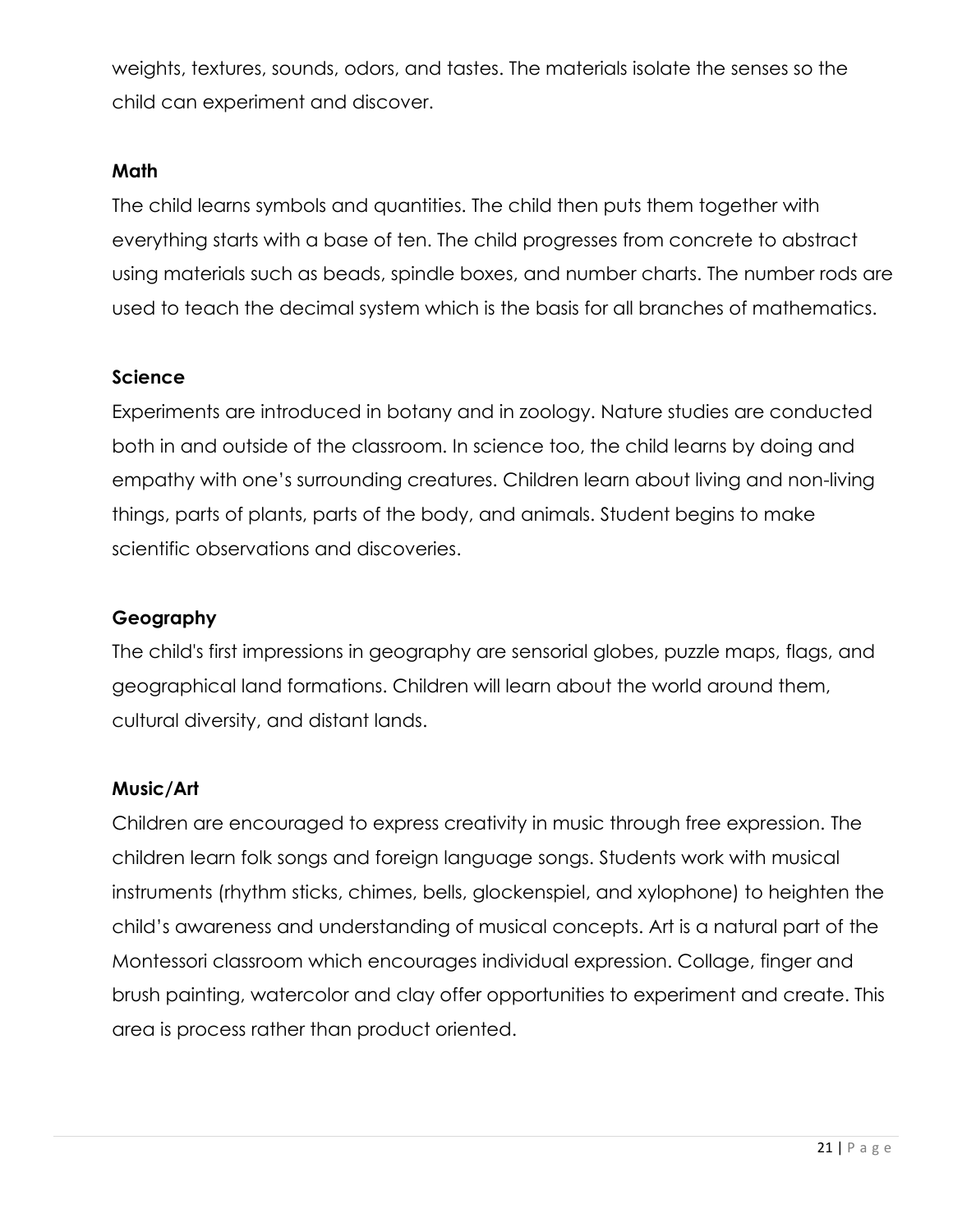#### **Physical Development**

At all levels, care of the body is equally as important as challenging the mind. At the Toddler and Pre-School levels movement is built into all Montessori activities allowing the child to develop gross motor as well as fine motor skills. Yoga and other types of formal exercise are built into daily group times. There are at least two periods of gross motor activity time each day with activities that include running, skipping, swinging, navigating an obstacle course, ball play, group games, sledding in the winter, and activities using other props such as parachutes and ribbons.

## Daily Routine

These routines are a general guideline followed by each of our classroom levels. The daily routine is always based on the needs of the children and is adjusted accordingly. Each classroom has different schedules based on specials and recess times. Students aged 4 and under are required to have a rest period. Children who do not fall asleep will have a quiet rest time that may involve but is not limited to, looking at books, listening to music, or other such quiet activities.

6:45 a.m. – 8:00 a.m. is considered the BEFORE SCHOOL PROGRAM. Students must be enrolled into this program; this is an additional tuition. Cold cereal breakfast is provided in this program.

3:30 p.m. – 5:00 p.m. is considered our AFTER-SCHOOL PROGRAM. Students must be enrolled into this program; this is an additional tuition.

There is no drop-in availability in these programs. Enrollment is open on a first come, first serves basis until the program is full.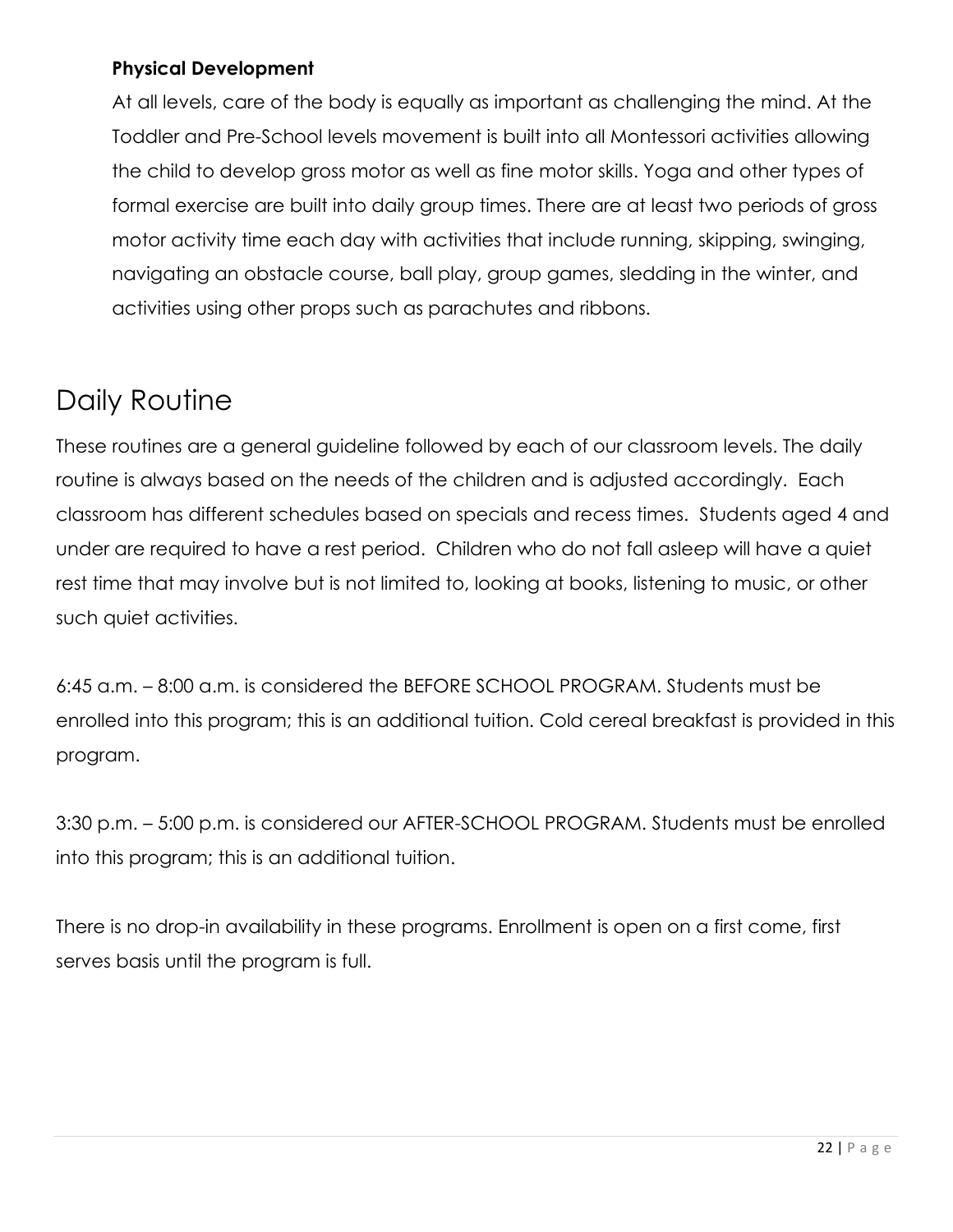#### *Example of Classroom Routine*

|                 | 8:00 - 8:30   Morning Meeting (Calendar/Pledge of Allegiance/Discussion) |
|-----------------|--------------------------------------------------------------------------|
| $8:30 - 10:30$  | Work Period (Classroom Lessons/Snack/Specials)                           |
| $10:30 - 11:00$ | Recess                                                                   |
|                 | 11:00 - 11:30   Discussion/Rainbow Rug                                   |
| $11:30 - 12:15$ | Lunch/Half Day Dismissal                                                 |
| $12:30 - 2:00$  | <b>Rest/Advanced Presentations</b>                                       |
|                 | $2:00 - 2:30$   Afternoon snack                                          |
|                 | 2:30 - 3:30   Specials/Work Period/Dismissal                             |

### General School Information

#### **Clothing**

All clothing and other belongings, which are brought to school, should be clearly labeled with your child's name. A supply of clothes for changes should be sent at the beginning of the year and checked regularly to ensure an adequate supply. The children work with materials in the classroom that may result in their clothing becoming soiled or wet (water, paint, etc.), sometimes more than once a day. They appreciate the option of changing into clean dry clothes on their own. Please replace any clothes that were removed. Check regularly if your child needs clothing replenished. Make sure you are keeping seasonally appropriate clothing in the lockers.

Since self-sufficiency is encouraged, parents are asked to consider the ease with which their child can dress him or herself. For example, overalls may look cute but may be challenging for your child to unhook when they need to use the bathroom.

Each child should keep a pair of indoor shoes to wear while at school. This helps keep our environment clean and healthy. Every child must wear some type of shoe in case there is an emergency or fire drill, and we must exit the classroom quickly.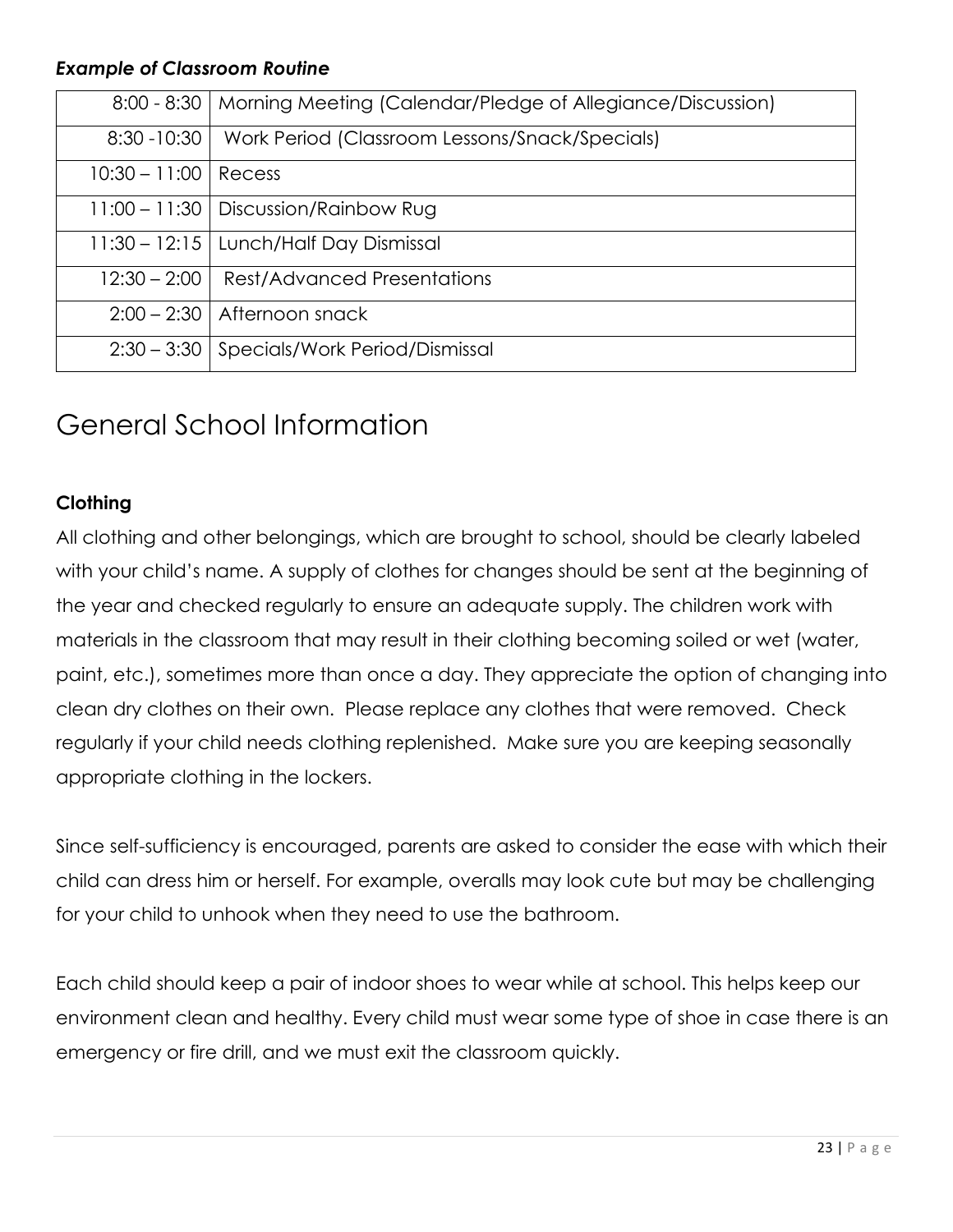#### **Outdoor Play**

Time outdoors is an important part of a child's day. It provides the fresh air needed to ensure good health and aids in the development of social and gross motor skills. Your child will need an outdoor pair of shoes and socks in their locker for outdoor play.

Weather permitting the children will go outside every day. In the case of a light sprinkle or drizzle or flurry the children may still go outside for a short time. Wisconsin's weather is known to change frequently; therefore, it is important to dress appropriately. Layering clothing is very helpful. Sometimes mittens and socks get wet after a play period. For children who attend all day or children who are in the after school program, please make sure there are spare mittens, socks and hats as these children may go outside more than once per day.

If your child is recovering from an illness and still is not able to go outside, you are asked to keep him or her home. The school does not have adequate staff to provide for the care of one or two children while the other children are outdoors.

We will follow the Child Care Weather Watch Wisconsin chart as a reference to determine if the weather permits outdoor play. Please see the following page for the chart. Generally, if the "feels like" temperature is 10degrees or below, we will keep the whole school inside for recess. If the "feels like" is less than 20 degrees, the toddler program will stay inside for recess.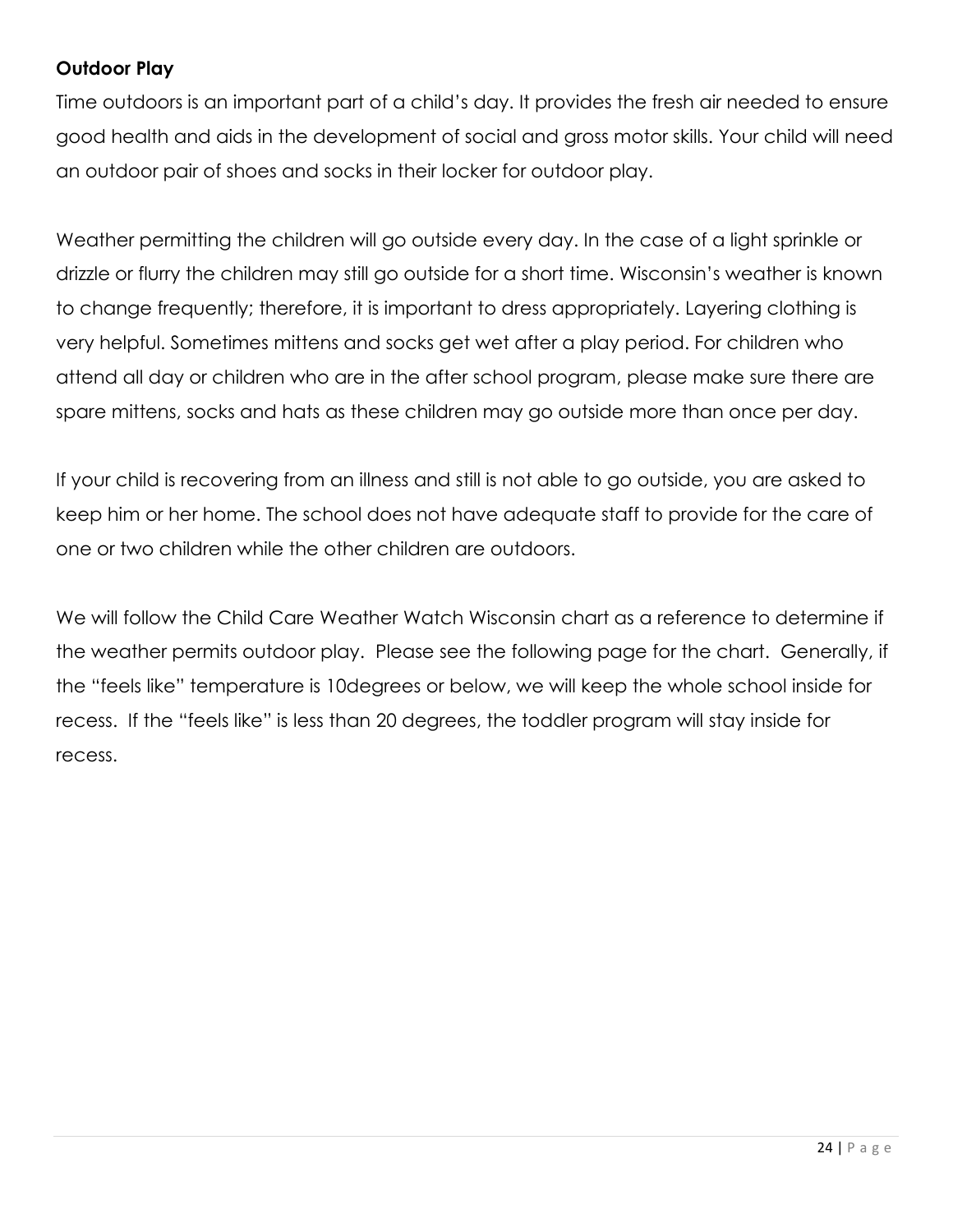# **Child Care Weather Watch Wisconsin**

| <b>Wind-Chill Factor Chart (in Fahrenheit)</b> |       |       |       |                          |                |       |       |       |          |              |
|------------------------------------------------|-------|-------|-------|--------------------------|----------------|-------|-------|-------|----------|--------------|
| <b>Wind Speed in mph</b>                       |       |       |       |                          |                |       |       |       |          |              |
|                                                |       | Calm  | 5     | 10                       | 15             | 20    | 25    | 30    | 35       | 40           |
| Air Temperature                                | 40    | 40    | 36    | 34                       | 32             | 30    | 29    | 28    | 28       | 27           |
|                                                | 30    | 30    | 25    | 21                       | 19             |       | 16    | 15    | 14       | 13           |
|                                                | 20    | 20    | 13    | 9                        | 6              |       | 3     | и     | $\bf{0}$ | $\mathbf{L}$ |
|                                                | 10    | 10    | 1     | $\overline{\mathcal{A}}$ | $\overline{d}$ | -9    | $-11$ | $-12$ | $-14$    | $-15$        |
|                                                |       | Ю     | $-11$ | $-16$                    | $-19$          | $-22$ | $-24$ | $-26$ | -27      | $-29$        |
|                                                | $-10$ | $-10$ | $-22$ | $-28$                    | $-32$          | $-35$ | $-37$ | $-39$ | $-41$    | $-43$        |

Comfortable for out door Caution Danger play

| Heat Index Chart (in Fahrenheit %) |                                    |     |     |     |     |     |     |     |     |     |     |     |     |       |
|------------------------------------|------------------------------------|-----|-----|-----|-----|-----|-----|-----|-----|-----|-----|-----|-----|-------|
|                                    | <b>Relative Humidity (Percent)</b> |     |     |     |     |     |     |     |     |     |     |     |     |       |
| $\widehat{\mathbb{E}}$             |                                    | 40  | 45  | 50  | 55  | 60  | 65  | 70  | 75  | 80  | 85  | 90  | 95  | 100   |
|                                    | 80                                 | 80  | 80  | 81  | 81  | 82  | 82  | 83  | 84  | 84  | 85  | 86  | 86  | 87    |
|                                    | 84                                 | 83  | 84  | 85  | 86  | 88  | 89  | 90  | 92  | 94  | 96  | 98  | 100 | 103   |
| Air Temperature                    | 90                                 | 91  | 93  | 95  | 97  | 100 | 103 | 105 | 109 | 113 | 117 | 122 | 127 | $132$ |
|                                    | 94                                 | 97  | 100 | 103 | 106 | 110 | 114 | 119 | 124 | 129 | 135 |     |     |       |
|                                    | 100                                | 109 | 114 | 118 | 124 | 129 | 130 |     |     |     |     |     |     |       |
|                                    | 104                                | 119 | 124 | 131 | 137 |     |     |     |     |     |     |     |     |       |

*The chart above is Child Care Weather Watch – Wisconsin, which was modified from an Iowa Department Public Health, Healthy Child Care Iowa document. Wind-Chill and Heat Index information is from the National Weather Service.*

#### **Lost and Found**

With so many children, it is sometimes difficult to keep track of clothing and other belongings. Having each article of clothing clearly labeled helps prevent losing items. A "lost and found" bin is in our vestibule. Clothing that is not claimed after a reasonable amount of time may be kept as extra items for children who may need it on any given day or donated to a good cause.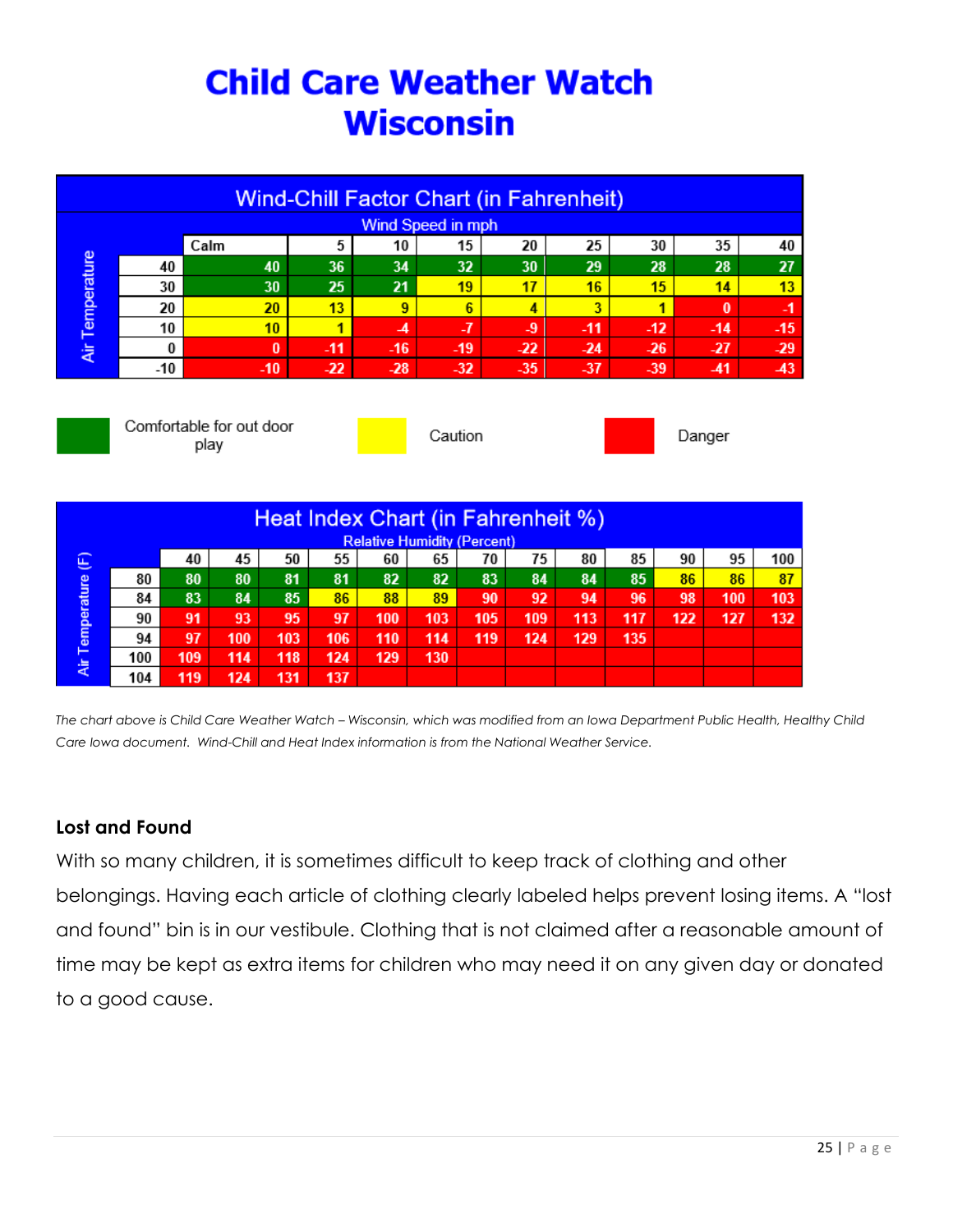#### **Classroom Materials**

The materials in the classroom are there to be used by all the children and the staff attempts to make them as inviting as possible. Sometimes they are too successful and pieces of the apparatus get invited home. It is often the most important/favorite pieces that find their way home. Should this occur, we ask that parents not worry about this and return items as soon as possible.

#### **Birthdays**

Birthdays are special days, and we enjoy celebrating them at school. Please remind your child's teacher a few days before the birthday so the teacher can plan for the celebration. Parents are welcome to bring a healthy birthday snack for the classroom. **We ask that you refrain from high sugared foods such as cupcakes, cookies, brownies, etc.** If you are looking for alternative options, please contact your classroom teachers.

We practice the favorite Montessori tradition of creating a picture timeline of your child's life. Please send in a few pictures of your child at birth so the entire class can see how he or she has grown or changed. Every birthday child will be honored by participating in the birthday walk where the child (carrying a model of the earth) carries the earth around the sun (a candle in the center of our circle) for each year of his or her life. We follow up by singing Happy Birthday and the student will receive a special birthday wish from their peers.

#### **Holidays and Celebrations**

We acknowledge and celebrate the diversity of our school community and the diversity of the much larger world community. We feel it is important to broaden our children's horizons to encompass the entire planet. Our goal is not just to transmit information about other cultures but also to celebrate them. Celebrations help inspire a sense of joy, wonder and enthusiasm. We teach with great respect for the child, his or her family, and his or her background. We encourage each family to share their heritage through stories, food, and celebrations.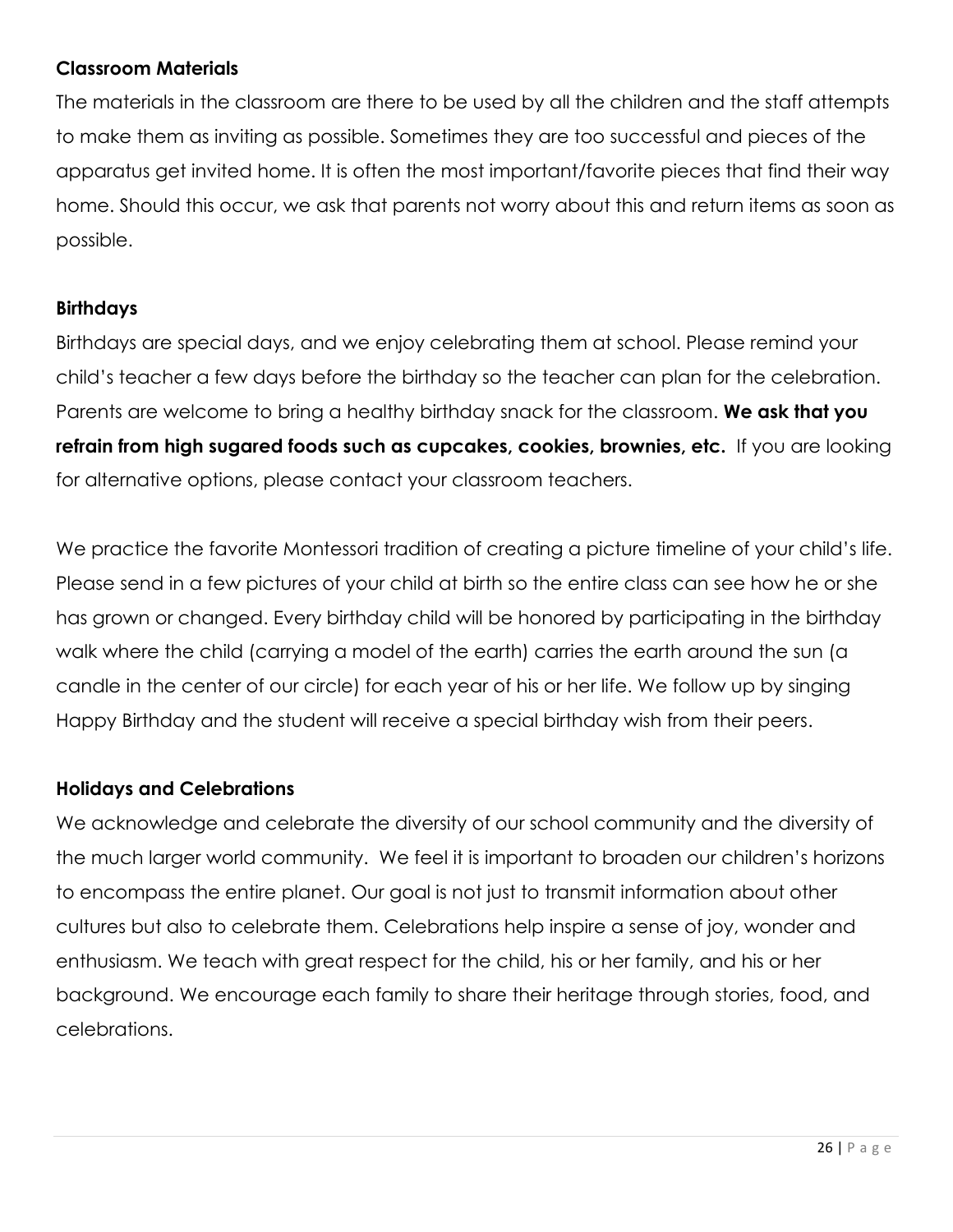Royal Montessori Academy is non-denominational Christian school that presents many universal spiritual themes such as love, kindness, joy, and confidence in the fundamental goodness of life. Many of the holidays we celebrate may be religious in origin. We approach them instead from a cultural perspective, sharing food, music, dance and traditions related to the day. This helps us build a sense of community by celebrating our similarities as well as our differences. If we want to achieve peace, we must begin by teaching children how to accept each person for who they are.

*"All mankind shares a common history, a common world of cultures, and struggles toward a common future. The child should be given a sense of our heritage, our culture, and our potential destiny from the earliest moments of sensitivity. The needs of mankind are universal. Our means of meeting them create the richness and diversity of the planet. The child should come to relish the texture of that diversity." -Maria Montessori*

#### **Field Trips**

During the course of the school year, field trips may be taken to local areas of interest in coordination with an area being studied in class or to take advantage of special community events. Some of our field trips may be in-house field trips where we bring in activities for our students to participate in. Parents will be notified in advance of an upcoming trip and field trip dates are also listed on school calendar.

### Nutrition

#### **Lunches**

Parents are required to provide a balanced, nutritious lunch for their children. Parents should remember to include a protein, grains, vegetables, and fruits for lunch. Candy and other highly sugared foods are not appropriate and prohibited. If parents are having trouble discovering meals their child is willing to eat, they are encouraged to speak with teachers who will be happy to give them ideas. The school can reheat lunches if required. An ice pack is suggested to keep food fresh until lunch. Refrigeration is not provided. At lunch the school also provides water, or milk for each child. A list of suggested food choices is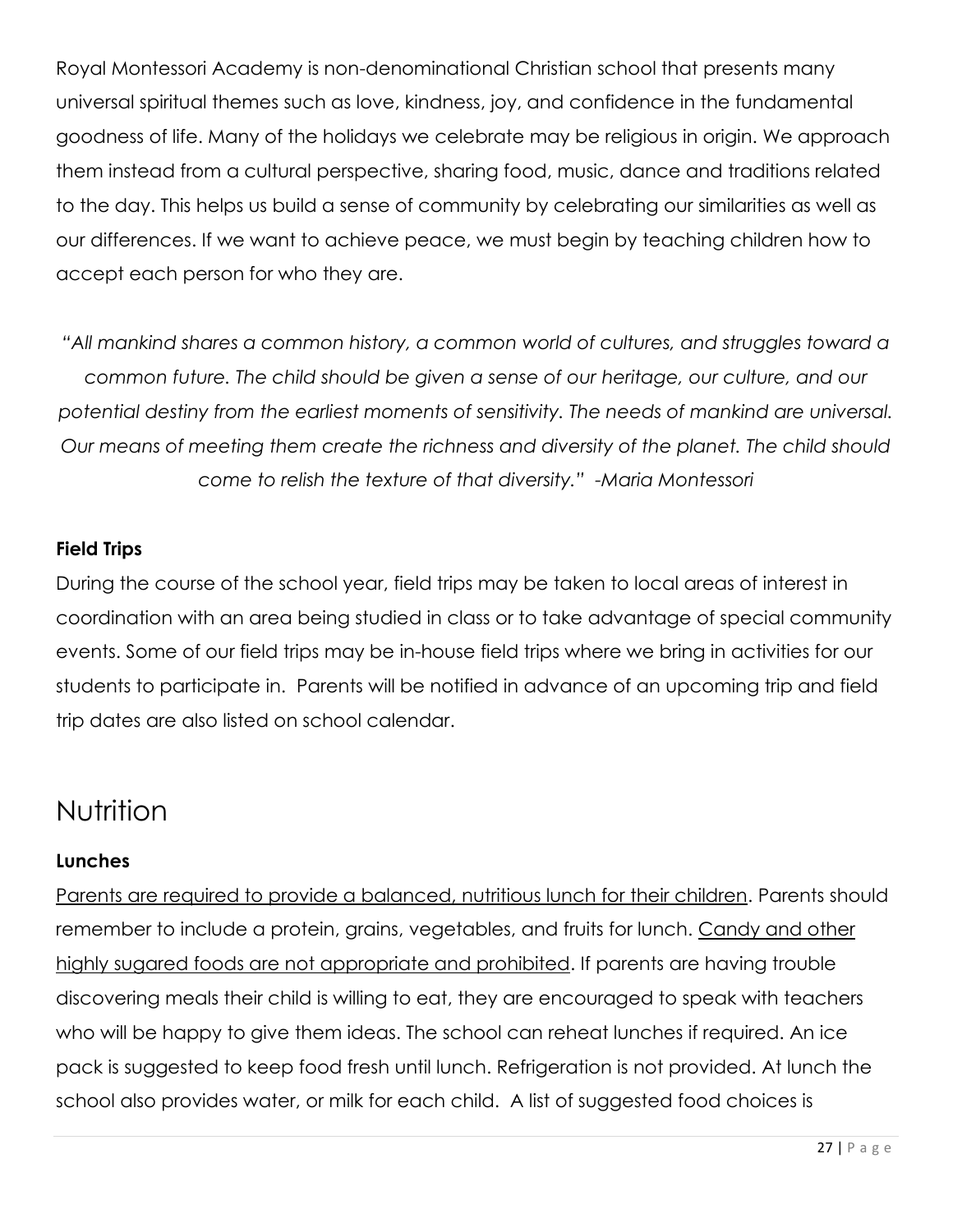available upon request.

**Please send healthy foods only, no "junk food"** – we define junk food as any food that is high in fat, sugar and/or salt and low in nutritional value. Some examples include candy, chips, cookies, cake, doughnuts, etc. Since juice has little nutritional value, please save juice boxes for a special at home treat or for birthday celebrations in the classroom. Do not send meals that take more than 1 minute to 1 minute and a half to prepare in a microwave. With multiple students needing lunches heated up, meals that take 3 minutes to prepare slows downs this process greatly.

We expect the children to **feed themselves**. Parents provide lunches that are prepared in a way that is easiest for their child to handle independently. Please offer foods for your child in small, manageable portions. For the younger children, please make sure the food is ready to eat (for example, peel the hardboiled egg, orange, and food is cut in a way that they can safely eat it). Keep in mind teachers are assisting 18-24 students with their meals and it can be time consuming to peel and prep food. If there are any questions regarding lunch/food, please reach out to your teachers.

#### **Food Allergies**

For children with life threatening allergies and/or asthma, we ask that you fill out detailed protocol on the electronic authorization form upon enrollment. This will help to ensure that we minimize the risk of exposure to allergens and have an up-to-date action plan in place with appropriately trained staff. Once a child is diagnosed with a significant food allergy or life-threatening condition, parents must meet with the Head of School, Mrs. Jeanine James or School Administrator, Ms. Brittanie Curtis along with classroom teachers in order to develop an action plan.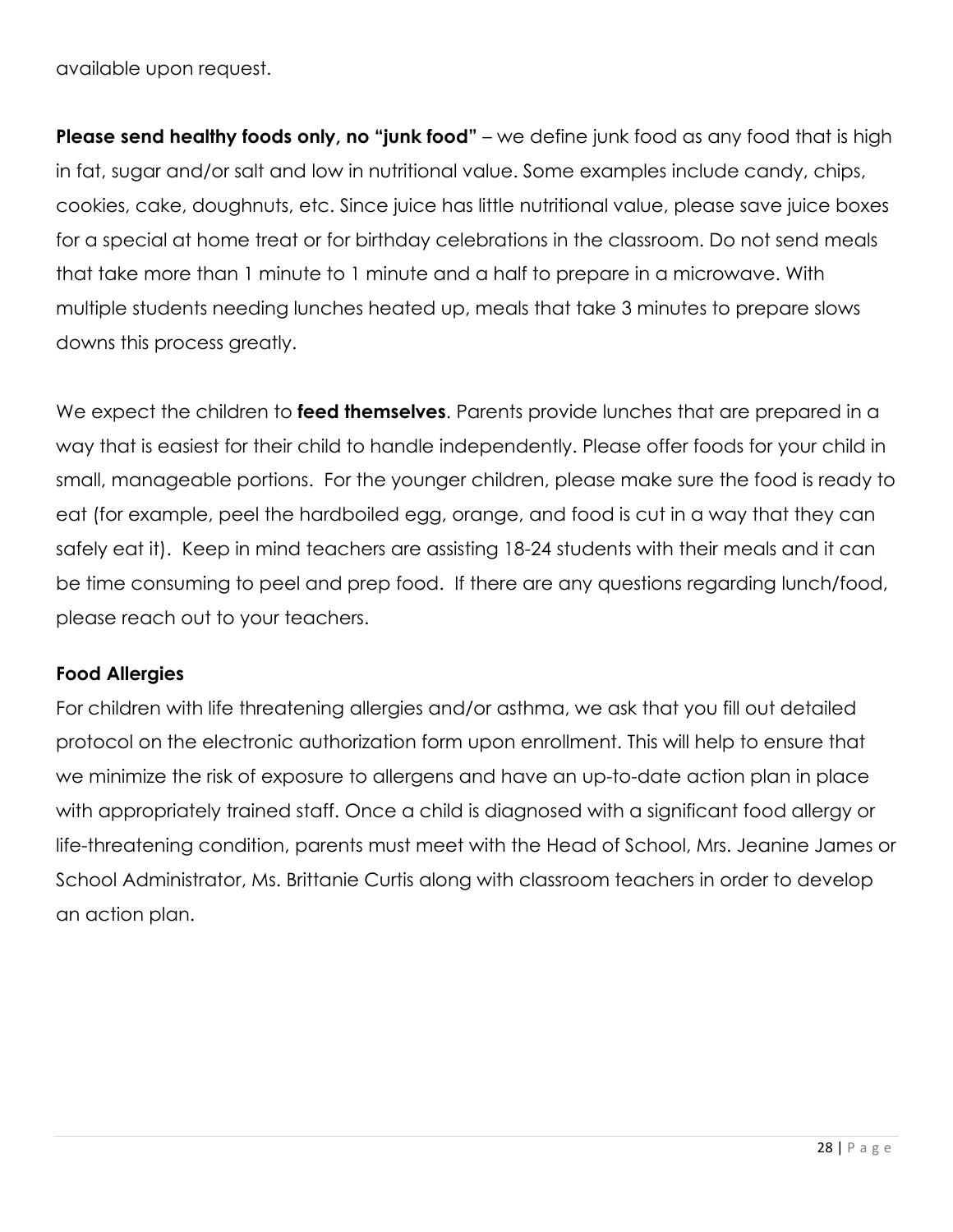# General School and Classroom Guidelines

Royal Montessori Academy supports a philosophy based on mutual respect to all members of the community. It is our intention to create a safe, supportive, nurturing environment for students, parents, and staff.

A child will never be left unsupervised. Efforts will be made to familiarize children and parents with potential substitute teachers, volunteers, and student teachers. Should an emergency arise where the teacher may need to leave the classroom an approved substitute will be called in to supervise the children. In the event of a planned, short-term, non-recurring absence of the teacher (i.e., doctor's appointment, teacher training, personal day) parents will be notified in advance and an approved substitute will be arranged. All substitute teachers and volunteers will have been approved prior to being in the classroom and have a current background check on file. Background checks are run annually.

There are some basic expectations we have for all members of our community. Please review, discuss, and model these guidelines with your child.

- Walk safely and calmly in the Hallways and classrooms: When children are allowed to run up and down the hallways with mom and dad, it is confusing to them when the teachers do not allow it. Encourage "Walking feet." Teachers or Administration may interject if we see students running in the hallways.
- Encourage child to walk down the hallways with hands at their sides, and not touching all the lockers as they walk past them
- Use quiet, calm, and gentle voices; no calling or yelling across the hallways or classroom: "indoor voices." Teachers or Administration may interject if we hear shouting/loud voices from **students or parents**.
- Be kind and gentle to others; no aggressive behaviors will be tolerated
- Respect the privacy and concentration: do not disturb others who are working
- Respect other's personal belongings; do not touch without permission
- Take responsibility for care of our classroom and school; return work in good order to shelves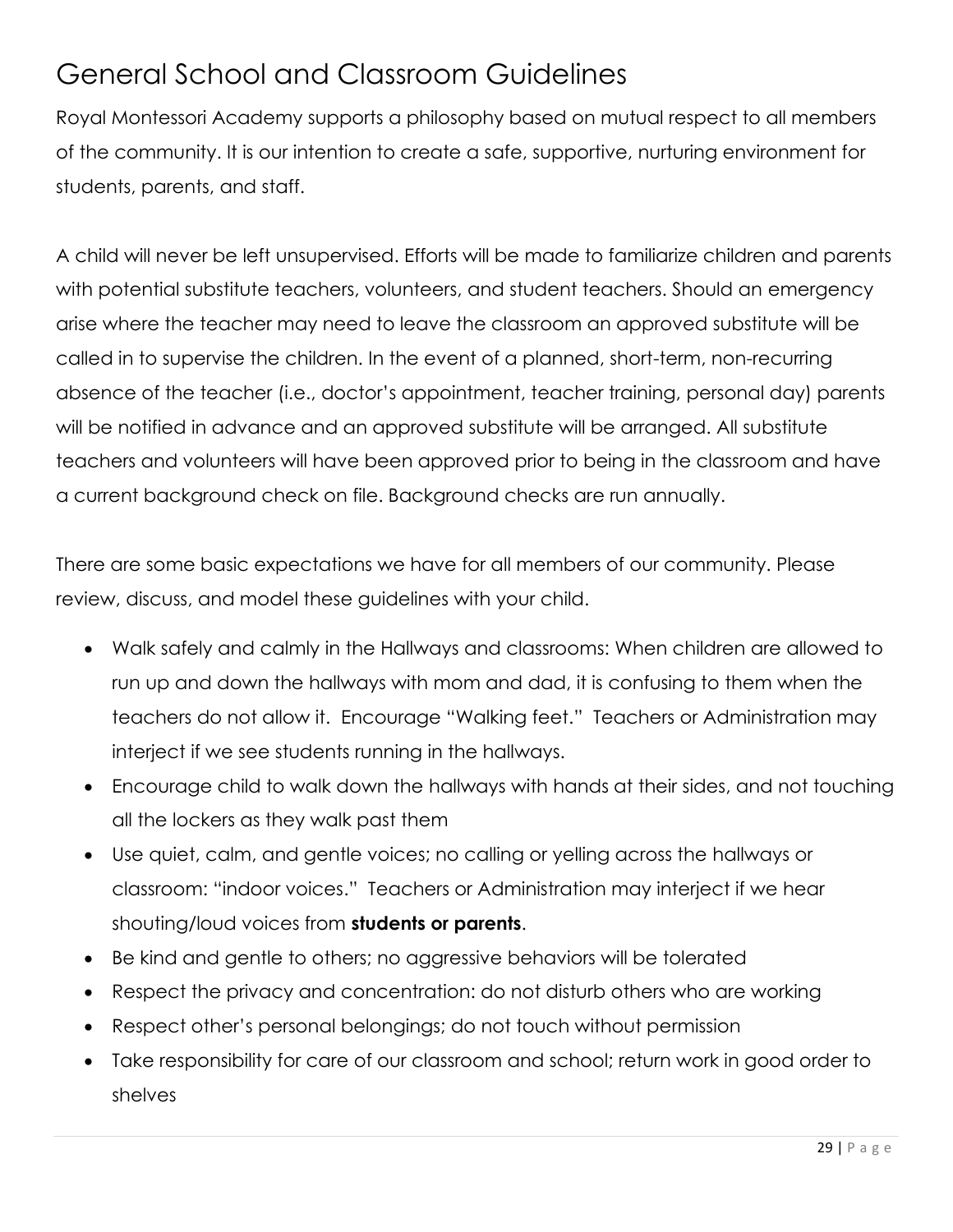- Children should **NEVER** be allowed to ride in the elevator without an adult.
- Do not allow children to hang on the door handles, or repetitively hit the exit buttons
- Please help to keep the flow of traffic, not congregating in vestibules and hallways.

## General Student Health & Safety Policies

All children enrolled into Royal Montessori Academy must provide documentation that the child has received age-appropriate immunizations in accordance with the Wisconsin State Public Health Law. Any child who is not immunized because of the parent's genuine and sincere religious beliefs or personal conviction may be admitted if the parent furnishes the provider with a written statement to this effect. Please obtain form from Royal Montessori Academy or your child's pediatrician. All children must remain current with their immunizations and update the documentation at the school annually.

In addition to the health care statement, the following documents will be submitted at the time of admission via online enrollment and kept on file while the child is enrolled:

- An electronic consent signed by the parent authorizing the teachers or other staff employed by the program to obtain emergency health care for the child.
- An electronic consent signed by the parent allowing for the school to arrange for transportation of the child in need of emergency care.
- An electronic consent of permission to apply topical sun block, diaper creams, and/or lotions to the child. The parent must provide product for the child in original packaging and clearly label the bottle with the child's name.
- An electronic consent to allow the child to be photographed at school and permission for the school to use these photographs for picture day, school albums, newsletters, on our web site, and for other school related purposes (special craft projects, press releases, etc.).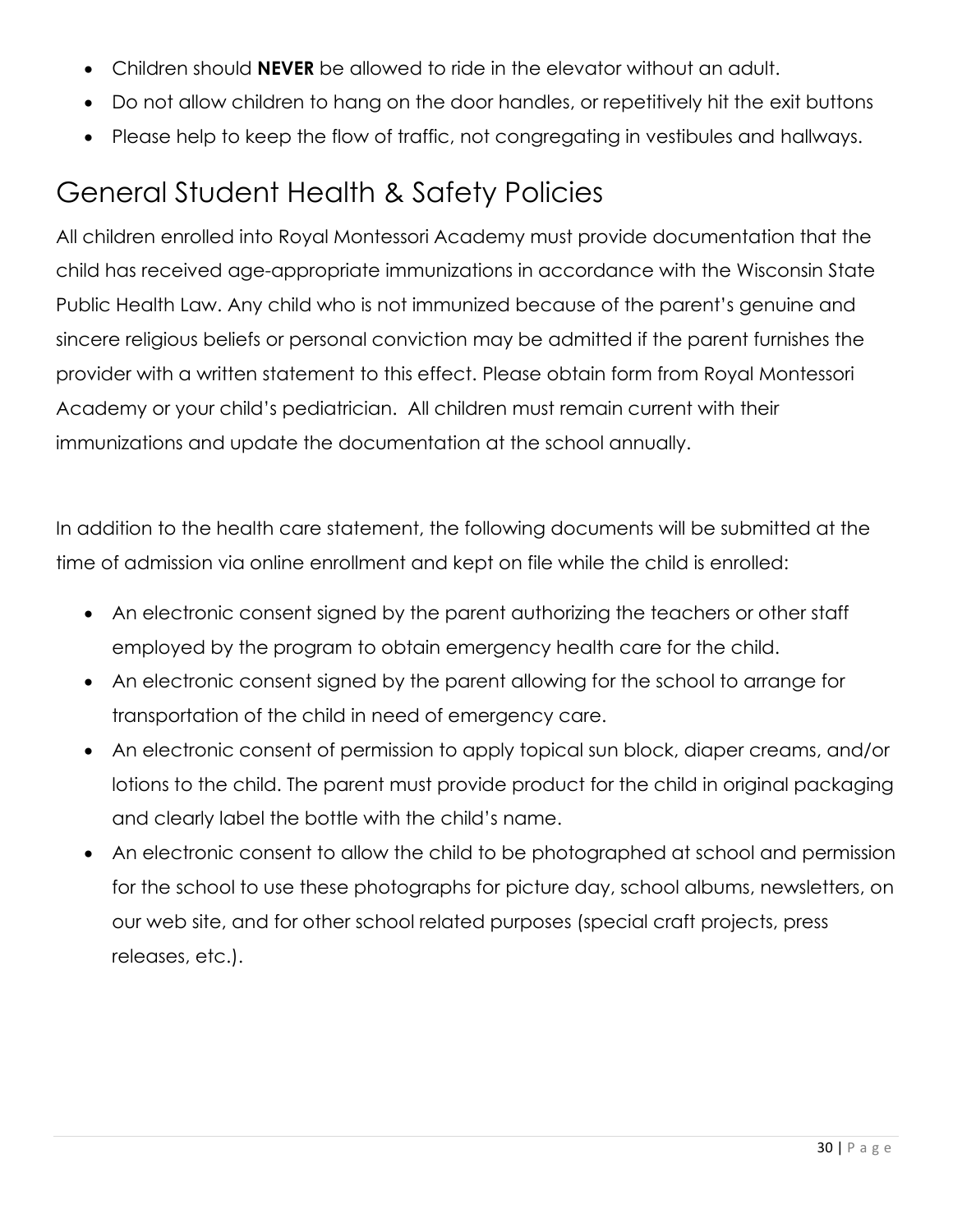# Illness Policy

Royal Montessori Academy adheres strictly to the State of Wisconsin guidelines for dealing with illness in the school. The standards are designed to protect your healthy child. **Please do not send your child to school if they are sick or unable to participate in daily activities**. Your child will recover more quickly at home and the other children and adults at the school will be protected from continued exposure to the illness. The school is neither licensed nor equipped to care for ill children.

If a child becomes ill while at school, he or she will be isolated from the other children and parents will be called to arrange for the child to be picked up. If a child is too ill to attend school at drop off, he or she will not be admitted to class. Please remember that when illness is accompanied by fever, your child may not return to school until their temperature has been normal for twenty-four hours (without medication). Royal Montessori Academy will notify all other parents of any illnesses that may affect the other students.

**Covid-19** policies and procedures will be distributed to enrolled families at the start of the school year and may be subject to change.

| <b>EXCLUDE IF:</b>                              | <b>READMIT IF:</b>                               |
|-------------------------------------------------|--------------------------------------------------|
| TEMP OF 100.4° F ORAL, 101°F RECTAL, OR 99.4° F | Free of fever for twenty-four (24) hours without |
| <b>AUXILIARY</b>                                | medication                                       |
| TEMP OF 100.4° F ORAL, 101°F RECTAL, OR 99.4° F | Free of fever for twenty-four (24) hours or note |
| AUXILIARY PLUS ONE OF THE FOLLOWING:            | from clinic or physical stating child is not     |
| SEVERE COLD WITH YELLOW-GREEN NASAL             | communicable                                     |
| DISCHARGE, COUGHT, SORE THROAT, SNEEZING,       |                                                  |
| SWOLLEN GLANDS, SKIN RASH                       |                                                  |
|                                                 |                                                  |
| CONJUNCTIVITIS (PINK EYE) BACTERIAL AND/OR      | All discharge has ceased or note from clinic or  |
| <b>VIRAI</b>                                    | physician stating child is not communicable      |

# Illness Exclusion Policy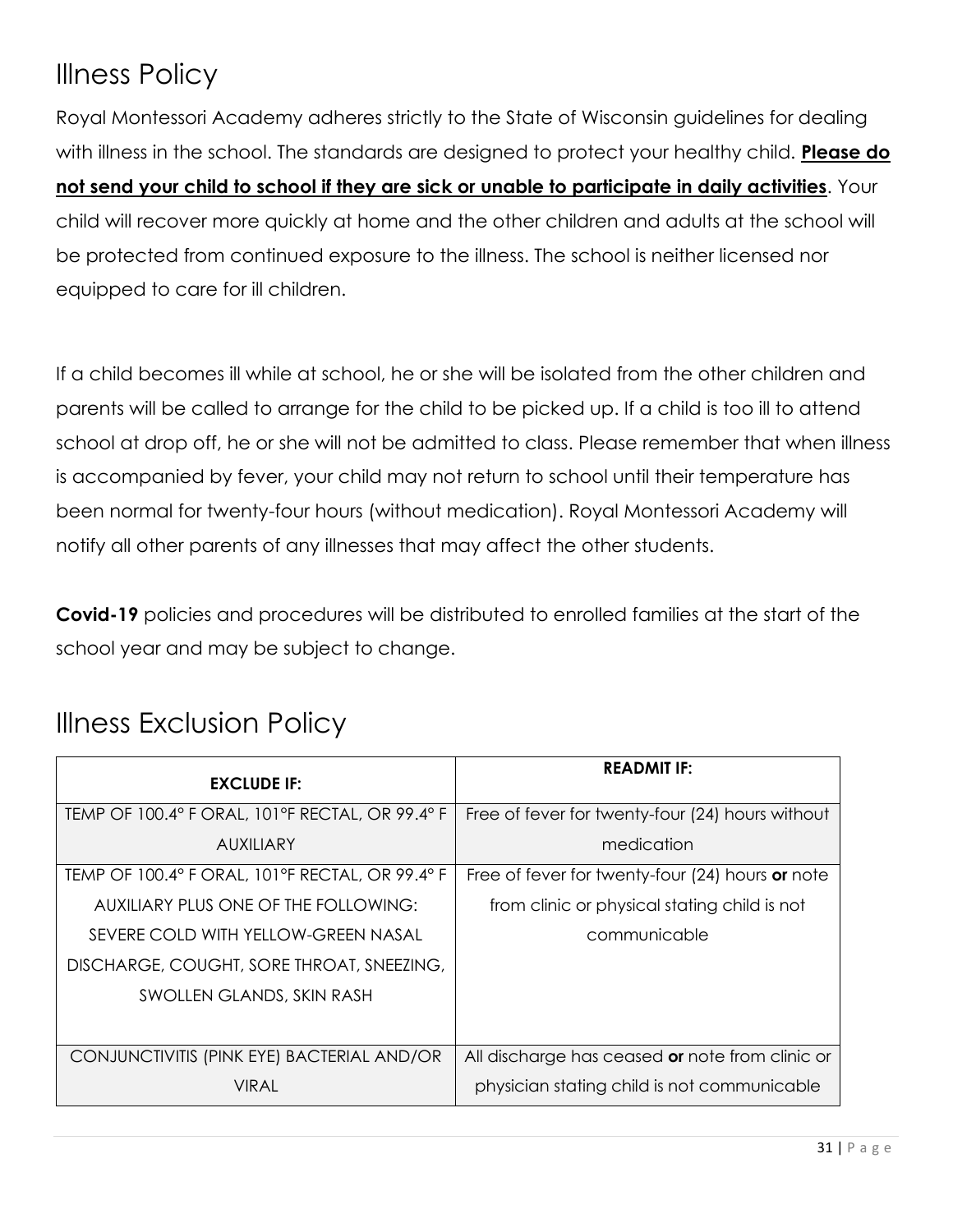| <b>HEAD AND BODY LICE</b>                  | After treatment and free of lice and knits          |
|--------------------------------------------|-----------------------------------------------------|
| RINGWORM OF BODY                           | After treatment and lesions are covered             |
| RINGWORM OF HEAD                           | After treatment, lesions are covered, and note      |
|                                            | from clinic or physician stating child is not       |
|                                            | communicable                                        |
| <b>IMPETIGO AND SCABIES</b>                | Skin sores are healed <b>or</b> note from clinic or |
|                                            | physician stating child is not communicable         |
| <b>SKIN LESIONS AND SORES</b>              | Skin sores are scabbed over, and no new             |
| (INCLUDING BUT NOT LIMITED TO HAND FOOT &  | sores are forming                                   |
| <b>MOUTH)</b>                              |                                                     |
| <b>VOMITING</b>                            | Free of upset stomach and vomiting for 24           |
|                                            | hours                                               |
| DIARRHEA (TWO OR MORE LOOSE WATERY         | Diarrhea free for 24 hours                          |
| STOOLS PER DAY)                            |                                                     |
| FAINTING OR SEIZURES OR GENERAL SIGNS OF A | Free of symptoms or note from clinic or             |
| COMMUNICABLE DISEASE TO WHICH THE CHILD    | physician stating child is not communicable         |
| <b>HAS BEEN EXPOSED</b>                    |                                                     |

# Medication Policy

Royal Montessori Academy teachers and staff will not administer any medication, prescription, remedy, or treatment, unless there is a written consent form filled out by a parent/legal guardian. Medication must be labeled in the original pharmacy container with your child's name on it. Medication that is administered must follow age guidelines on the medication container. If medication is not in its original container, it will not be administered.

# Staff and Facility Health and Safety Policies

In accordance with the provisions of the social services law, all teachers and staff at the Royal Montessori Academy are required to report any suspected incidents of child abuse or maltreatment concerning a child to the statewide center of child abuse and maltreatment.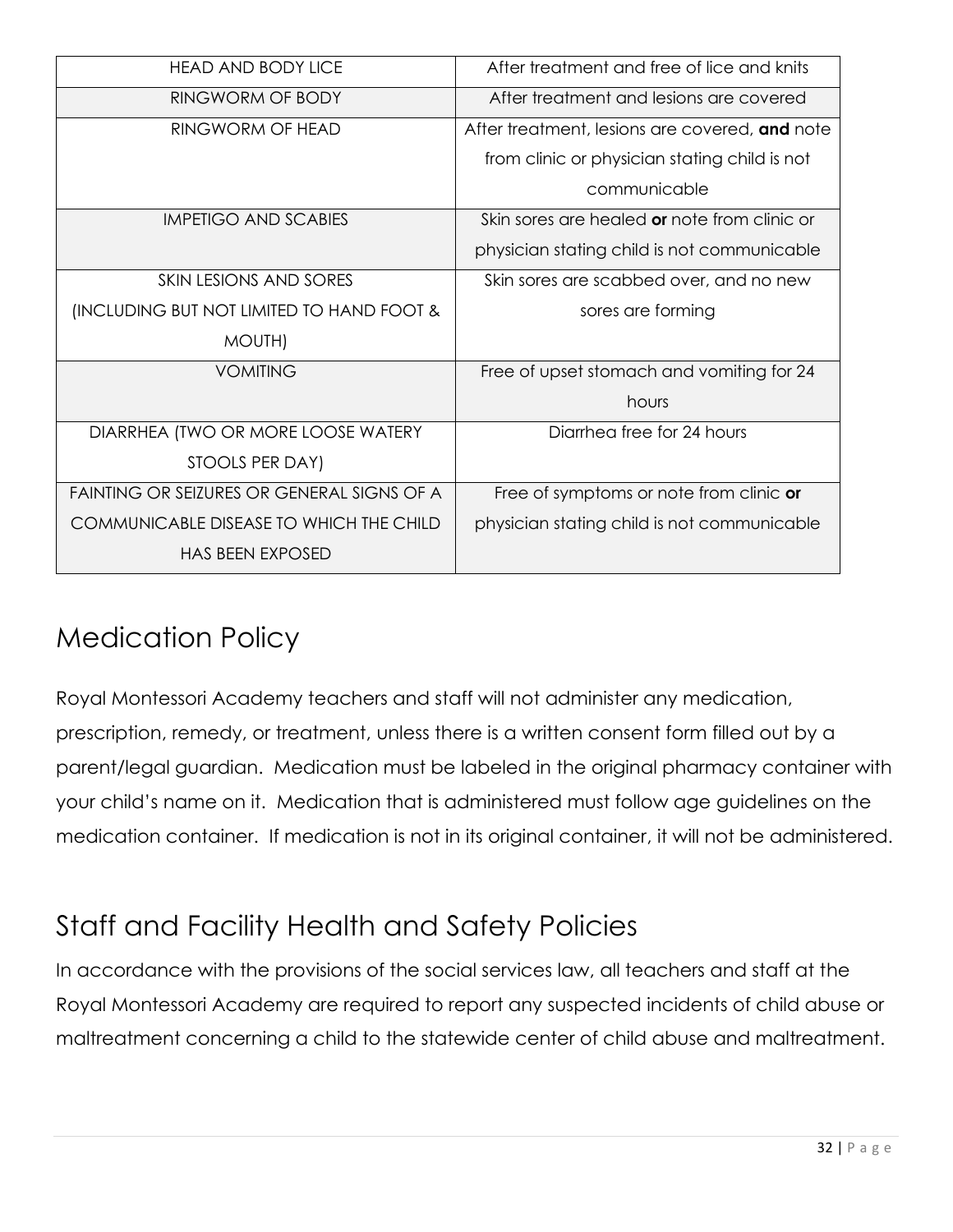Safety precautions relating to blood must be observed as follows:

- Disposable gloves must be worn whenever there is a possibility for contact with blood, including but not limited to touching blood or blood contaminated fluids, treating cuts that bleed, and wiping surfaces with stained blood
- In an emergency, a child's wellbeing must take priority. A bleeding child must not be denied care because gloves are unavailable.
- Disposable gloves must be discarded after each use
- If blood is touched accidentally, the exposed skin must be thoroughly washed with soap and running water
- Clothing contaminated with blood must be placed in a securely tied plastic bag and returned to the parent at the end of the day
- Surfaces that have been contaminated with blood must be cleaned and disinfected with a germicidal solution

Sufficient and suitable clothing must be available so that children who are dirty or soil their clothing may be changed. Parents will be asked to keep at least one seasonally appropriate change of clothes for their child at school.

Toileting facilities will be kept clean at all times and stacked with toilet paper, soap, and towels accessible to staff and children.

Toileting equipment will be provided appropriate to the toilet training level of the children in the group.

If a child is not yet bathroom trained parents must supply an adequate supply of disposable pull-ups and wipes. Pull-ups will be disposed of in a tightly covered trashcan and kept out of reach of children. Royal Montessori Academy cannot accommodate cloth diapers at this time.

All rooms, equipment, supplies, and furnishing accessible to children will be cleaned and disinfected as needed to protect the health of the children and staff, and in a manner,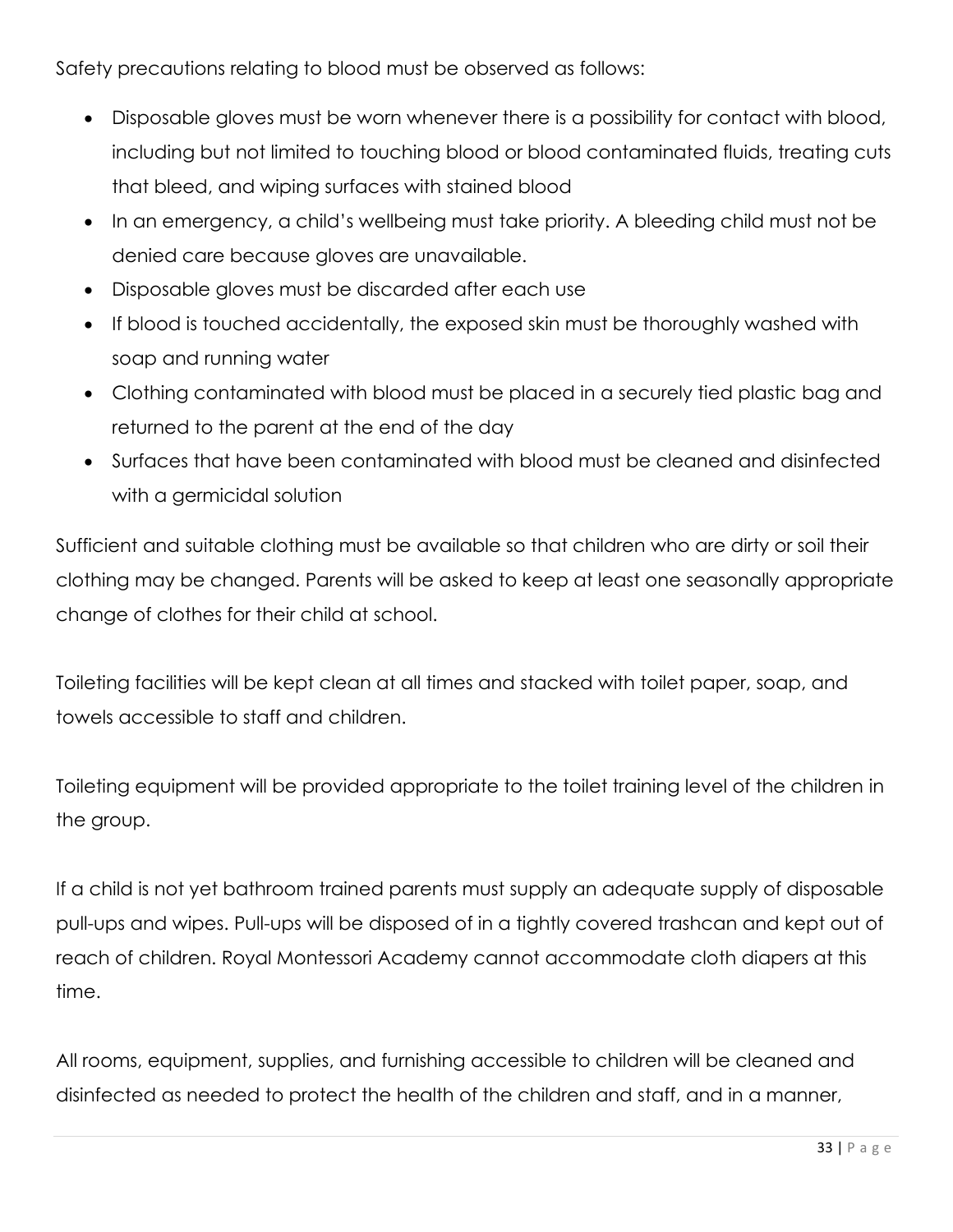consistent with the health care plan guidelines issued by the Wisconsin Office of Children and Family Services Regulations.

# Visitation Policy

Royal Montessori Academy uses the Raptor Visitor Management System in both of our schools to strengthen campus safety for our students and faculty, which is our highest priority. Part of keeping students and faculty safe is knowing who is in our building at all times. The Raptor system tracks visitor traffic in our building, as well as screens visitors, contractors, and volunteers in our schools.

Upon entering a Royal Montessori Academy campus, visitors are asked to present a government issued ID, such as a Driver's License, which will be scanned into the system. The Raptor system checks the visitor's name and date of birth for comparison with a national database of registered sex offenders. The registered sex offender database is the only official database checked by the Raptor system. No other data from the ID is gathered or recorded and the information is not shared with any outside agency. Once entry is approved, the Raptor system issues a badge that identifies the visitor, the date and the purpose of his/her visit. This badge must be worn by all visitors while they are in the school, which includes individuals, outside of parents, that have been authorized to pick up your children.

The Montessori classroom is a very special place. The environment has been carefully designed to meet the developmental needs of children. A very delicate balance occurs between the child, teacher, and the environment as they work together to support growth and learning. The presence of visitors moving freely through the room can be distracting and at times confusing for the children. It can interfere with the atmosphere of independence and concentration in the classroom.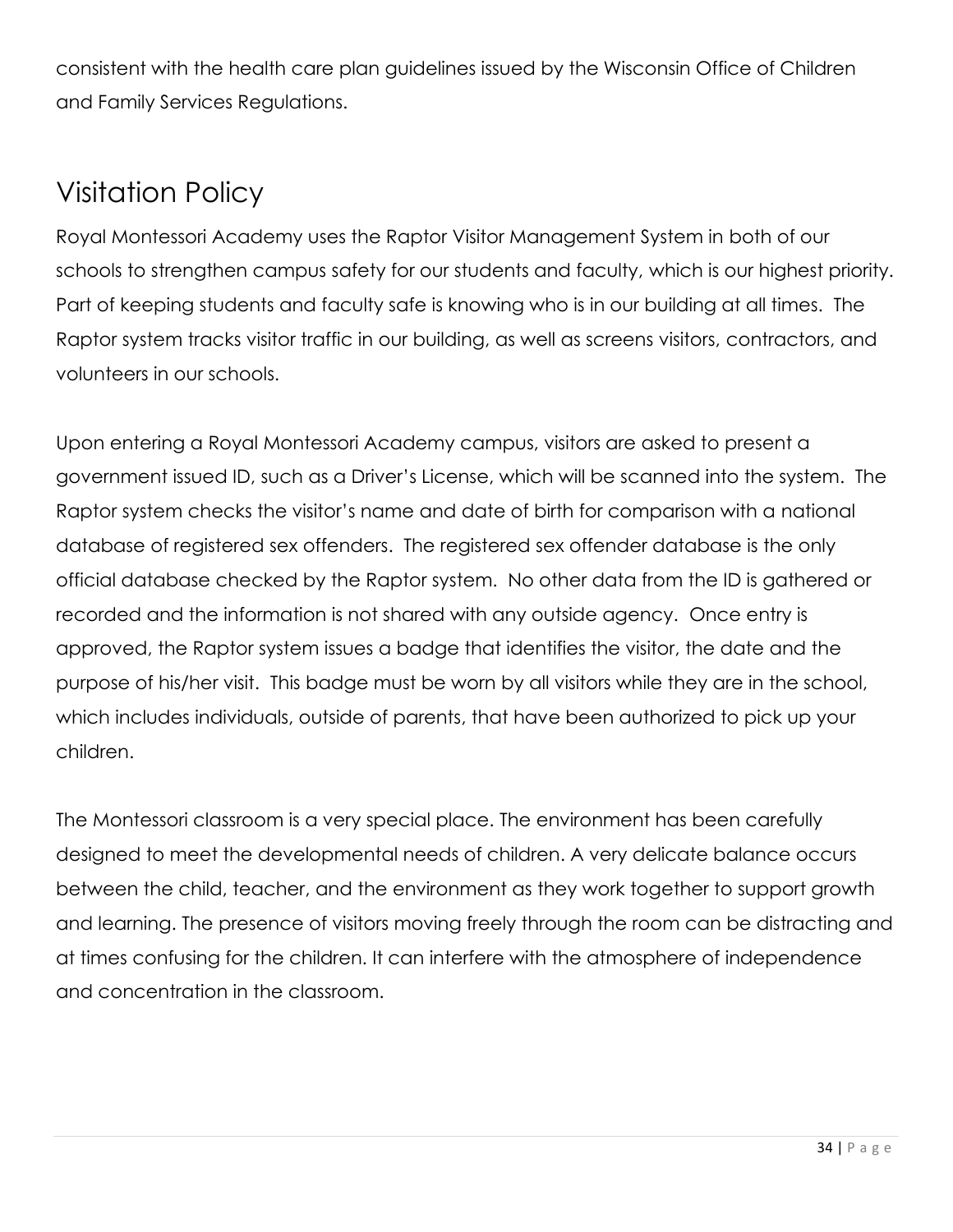We ask that all visitors respect the children and the classroom. The teacher will guide visitors into appropriate areas to sit and observe. Visitors should remain seated and restrain from engaging in conversation or activity with the children.

In the case of parents, student teachers, and volunteers, the teachers will direct visitors to appropriate activities within the classroom where they can become involved such as sharing a special skill or cultural information during circle time, listening to children read, or directing a special project.

# Discipline Policies

"Freedom within limits" is the core of the philosophy regarding discipline in a Montessori environment. Montessori children enjoy considerable freedom of movement and choice; however, their freedom always exists within carefully defined limits on the range of their behavior. They are free to do anything appropriate within the ground rules of the school community, but they are redirected promptly and firmly if they cross over the line.

Preparation of the environment and carefully defined ground rules are key to successful discipline. When a child oversteps these boundaries and redirection does not work, a serious discussion of the situation occurs between the teacher and the student. At this time ageappropriate consequences directly relating to the situation are laid out. Should the child continue to disobey, the consequences will be enforced. For example, if a four year old is painting on the wall instead of the easel and refuses to stop when asked, she/he would lose the privilege of using paints for the remainder of the day.

If a child is endangering his or her safety or the safety of another person, an adult will intervene immediately and remove the child from the situation. Once the child/children are safe, the teacher can assess the situation and choose appropriate discipline measures.

If the child's body is out of control and he or she is unable to respond to redirection, discussion, or consequences the teacher may choose to have the child sit quietly in a calm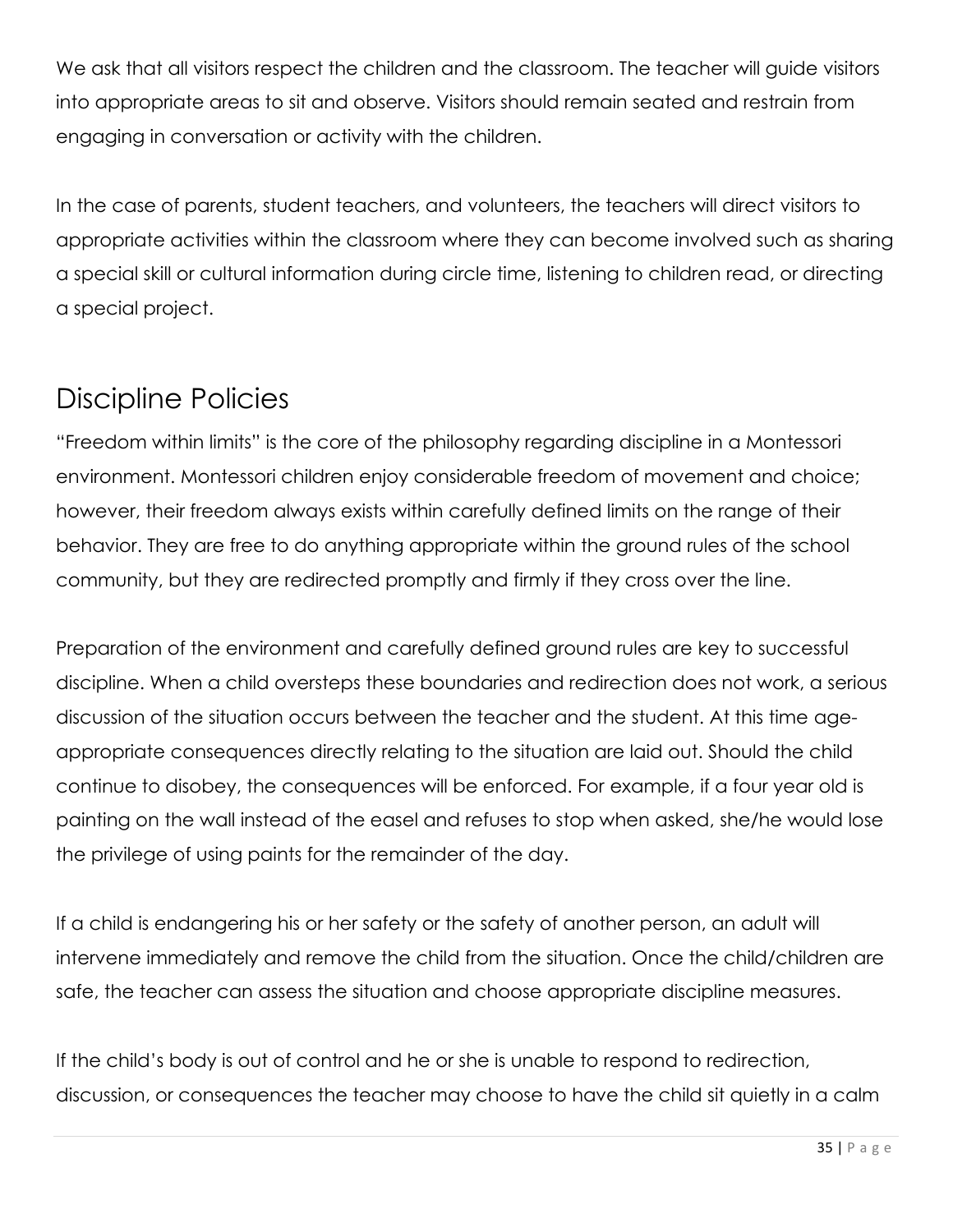part of the classroom to regain self- control. When the child is able to return to work calmly, he or she may do so, with permission from the teacher. This "time out" should never last more than a few minutes for a Pre-School child. If the child is unable to respond to the redirection and the "time out" they may be asked to leave school for the day. The safety of our teachers and the other students in the classroom is a top priority of the school.

Only a teacher or administrator may administer discipline in the school setting.

Our approach to discipline is based on empowerment, mutual respect, and trust. Physical punishment is prohibited. Withholding food, rest or sleep as a punishment is prohibited. Methods of discipline or interactions that frighten, demean, or humiliate a child are prohibited.

When any student at Royal Montessori Academy finds it difficult to meet the school's expectation of positive conduct, every effort will be made to bring the student, family, and staff together to achieve a solution. This may include parent/teacher meeting and/or meeting with school administrator to best determine a plan of action to help the child understand the expectations of the school. If the student cannot meet the school's expectations of positive conduct, they may be asked to leave the school and the family we be let out of their enrollment contract.

Royal Montessori Academy classrooms cannot accommodate one-on-one for any student in our school. Toddler classrooms are a 1:6 ratio and Preschool/Kindergarten classrooms are a 1:12 ratio. Should a child need one-on-one assistance; a parent/teacher conference would be set up to better determine a plan of actions for success in the classroom.

# Bullying Policy

Royal Montessori Academy strives to provide a safe, secure, and respectful learning environment for all students in school buildings, on school grounds, and school buses and at school-sponsored activities. Bullying has a harmful social, physical, psychological, and academic impact on bullies, victims, and bystanders. The school consistently and vigorously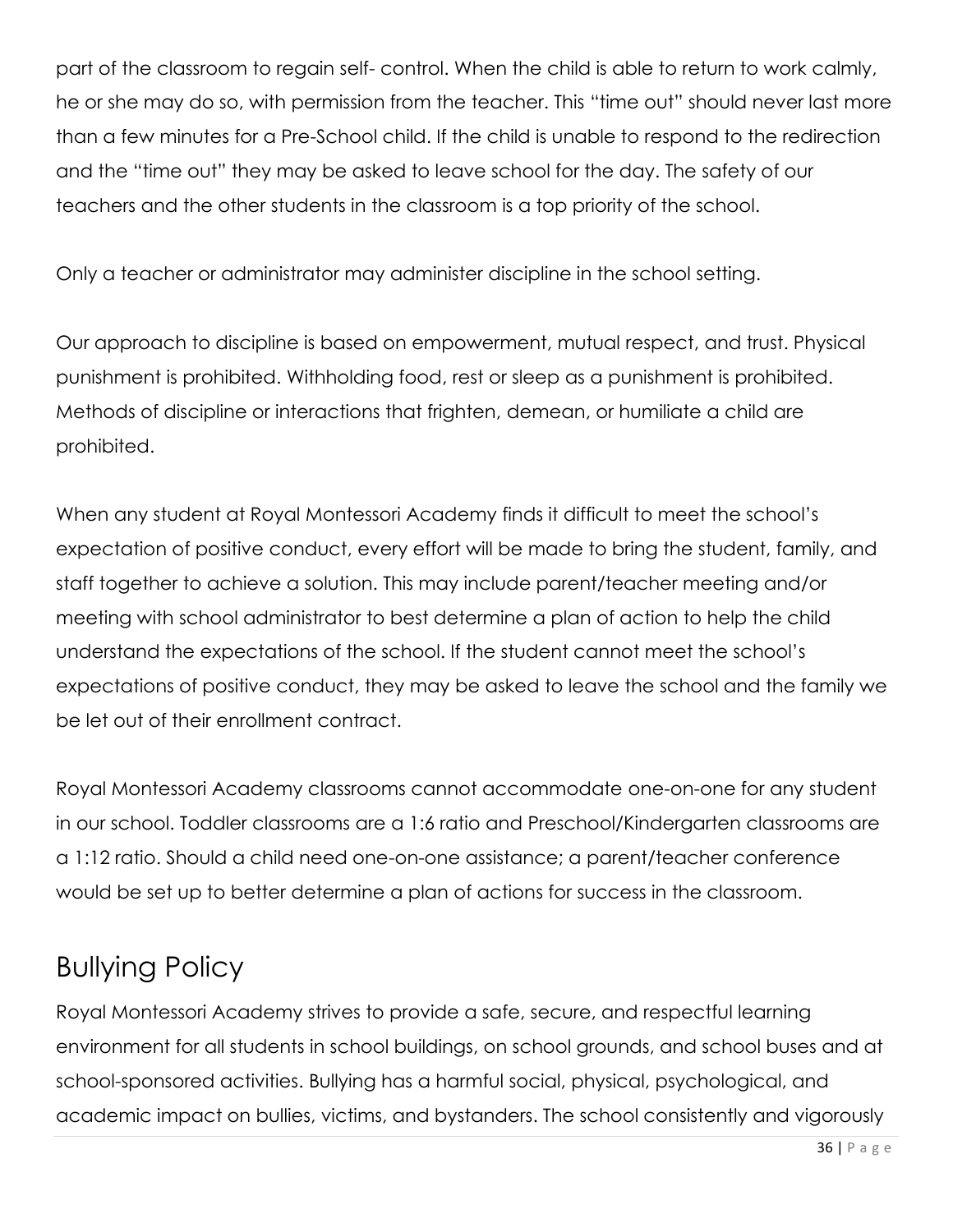addresses bullying so that there is no disruption to the learning environment and learning process.

#### **Definition**

Bullying is deliberate or intentional behavior using words or actions, intended to cause fear, intimidation, or harm. Bullying may be repeated behavior and involves an imbalance of power. The behavior may be motivated by an actual or perceived distinguishing characteristic, such as, but not limited to: age; national origin; race; ethnicity; religion; gender; gender identity; sexual orientation; physical attributes; physical or mental ability or disability; and social, economic, or family status.

Bullying behavior can be:

1. Physical (e.g., assault, hitting or punching, kicking, theft, threatening behavior) 2. Verbal (e.g., threatening or intimidating language, teasing or name-calling, racist remarks)

3. Indirect (e.g., spreading cruel rumors, intimidation through gestures, and social exclusion)

#### **Prohibition**

Bullying behavior is prohibited in all schools, buildings, property, and educational environments, including any property or vehicle owned, leased, or used by the school. Educational environments include, but are not limited to, every activity under school supervision.

#### **Procedure for Reporting/Retaliation**

All school staff members and school officials who observe or become aware of acts of bullying are required to report these acts to Ms. Curtis, School Administrator. Any other person, including a student who is either a victim of the bullying or is aware of the bullying or any other concerned individual is encouraged to report the conduct to Ms. Curtis, school Administrator.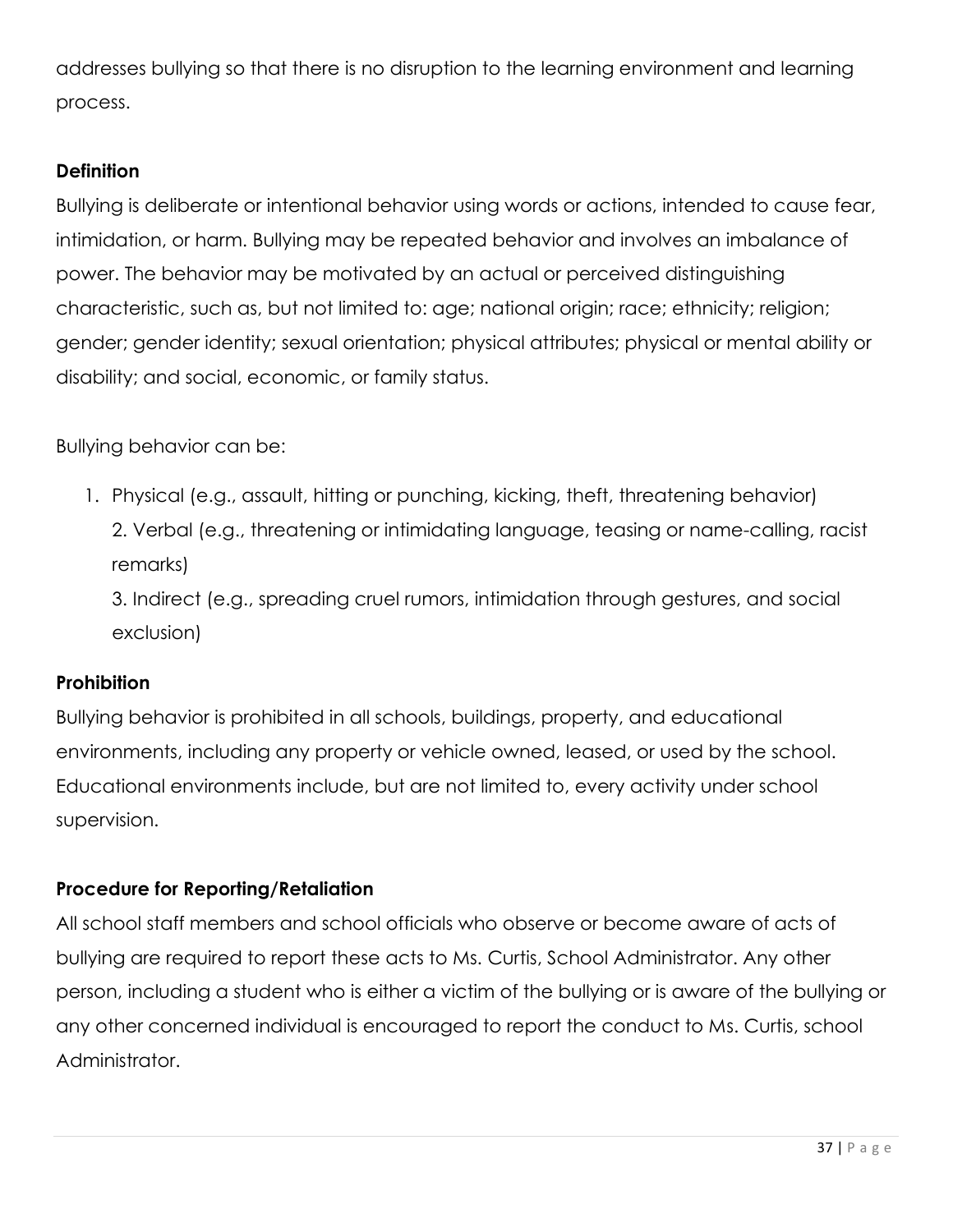Reports of bullying may be made verbally or in writing and may be made confidentially. All such reports, whether verbal or in writing, will be taken seriously and a clear account of the incident is to be documented. A written record of the report, including all pertinent details, will be made by the recipient of the report.

The school official receiving a report of bullying shall immediately notify the school employee assigned to investigate the report. The following school employees have been identified as the investigator: Ms. Curtis, School Administrator.

There shall be no retaliation against individuals making such reports. Individuals engaging in retaliatory behavior will be subject to disciplinary action.

#### **Procedure for Investigating Reports of Bullying**

The person assigned by the school to conduct an investigation of the bullying report shall, within one school day, interview the person(s) who are the victim(s) of the bullying and collect whatever other information is necessary to determine the facts and the seriousness of the report.

Parents and/or guardians of each pupil involved in the bullying will be notified prior to the conclusion of the investigation. The school shall maintain the confidentiality of the report and any related pupil records to the extent required by law.

#### **Sanctions and Supports**

If it is determined that students participated in bullying behavior or retaliated against anyone due to the reporting of bullying behavior, the school administration and school may take disciplinary action, including suspension, expulsion, and/or referral to law enforcement officials for possible legal action as appropriate.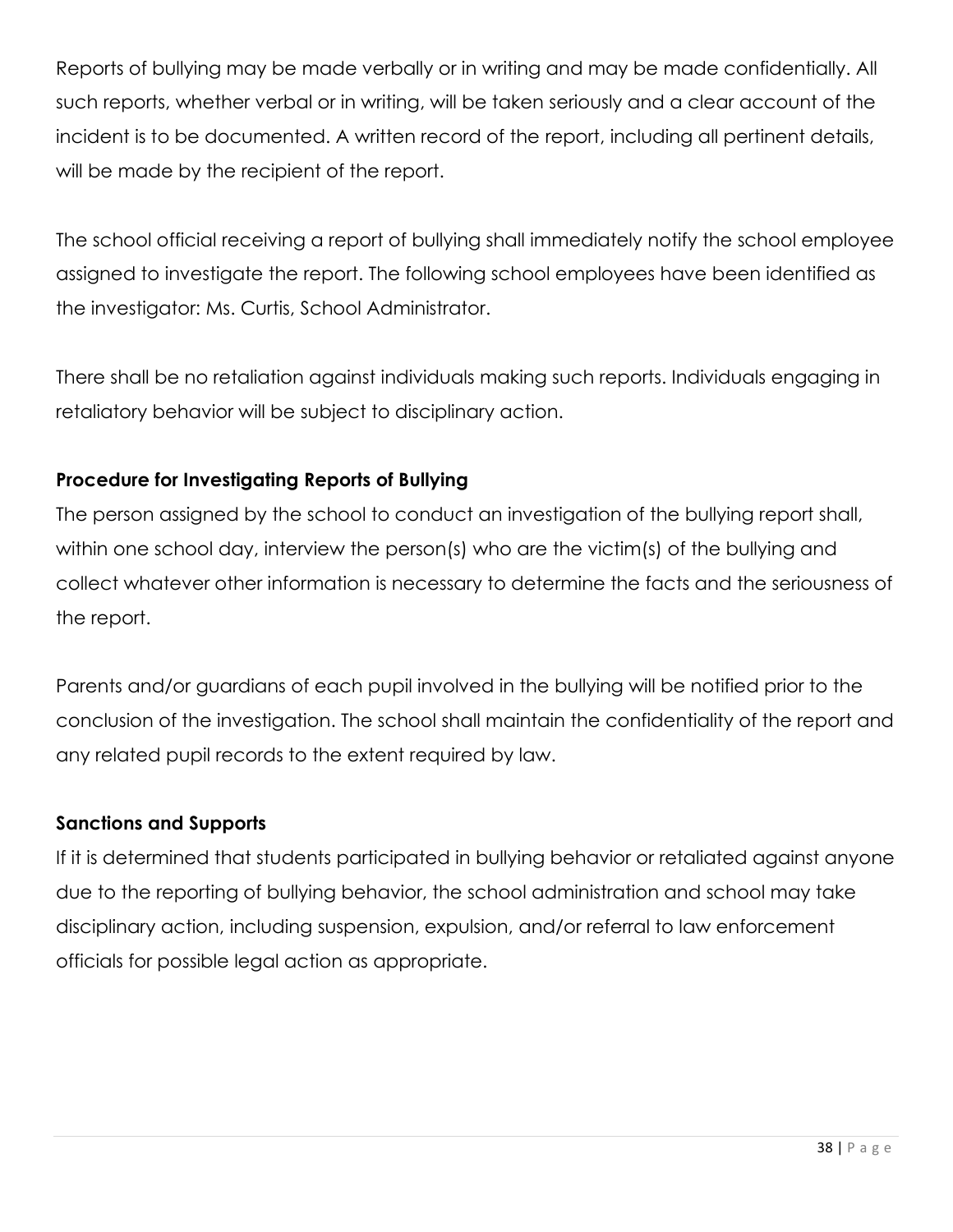Conflict vs. Bullying

| <b>Conflict</b>             | <b>Bullying</b>                    |  |  |  |  |
|-----------------------------|------------------------------------|--|--|--|--|
| Equal power                 | Imbalance of power                 |  |  |  |  |
| Happens occasionally        | Repeated actions                   |  |  |  |  |
| No intent to harm           | Purposeful intent                  |  |  |  |  |
| Equal emotional reactions   | Victim reacts strongly             |  |  |  |  |
| Not seeking power/attention | Is often seeking power/attention   |  |  |  |  |
| Remorse                     | No remorse                         |  |  |  |  |
| Effort to solve the problem | Not motivated to solve the problem |  |  |  |  |

# In Case of Emergency

Smoke detectors are located throughout the school. These detectors are checked regularly and inspected annually. When an alarm is set off the fire department will be contacted immediately.

Fire extinguishers are located on the wall near each exit and near the furnaces. These extinguishers are checked regularly and inspected by a professional annually.

First aid kits are located inside every classroom as well as common areas throughout the school.

In case of emergency:

• The teacher will ask children to stop what they are doing and quietly walk to either the primary or secondary exit. In case of a fire emergency, the smoke detector alarm will go off and the teacher will instruct children to line up at the nearest exit immediately.

• As the children are lining up the teachers will check all areas of the classroom for children (bathroom, closets, etc.) In inclement weather collect children's coats and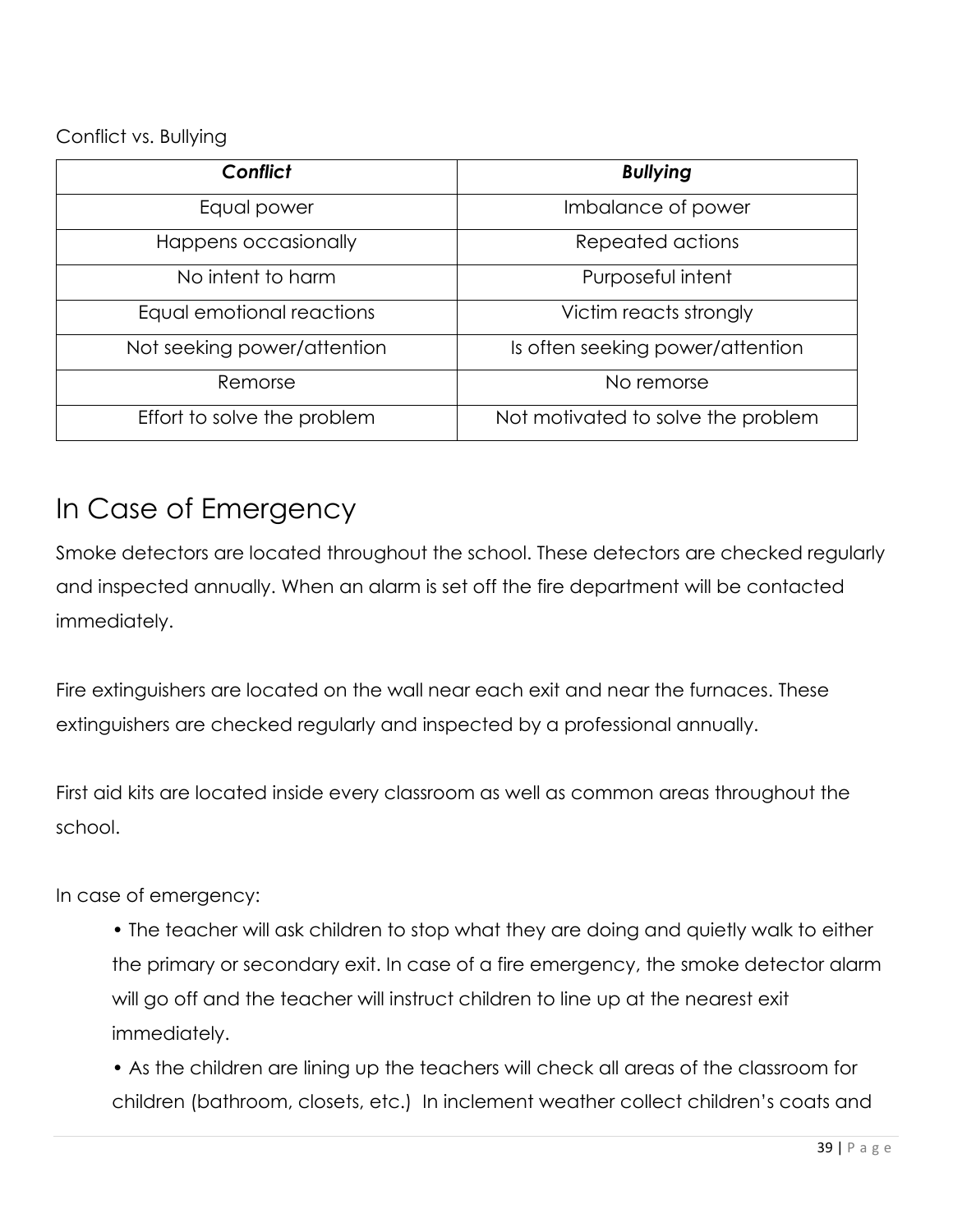gear from their lockers. In the case of a fire emergency, the teacher will guide the children out of the building as quickly as possible, checking that all children are present. Since a quick evacuation is essential in a fire, this may mean leaving coats and gear behind.

- The teacher will walk with the children to the designated meeting place.
- Once assembled in a safe place the teacher will take attendance.
- Authorities can be notified using a cell phone. Parents will be notified using the emergency contact list.

In the case of a serious medical emergency, a teacher or staff member trained by the Red Cross in First Aid/CPR will evaluate the situation, direct someone to call 911, and follow instructions from emergency personnel. If a First Aid/CPR trained staff member is not immediately available, the supervising adult will call 911 and follow the instructions from emergency personnel. Should the child need to be transported to a medical facility, a familiar teacher or staff member will ride with the child to the hospital and remain with the child until a parent or guardian arrives. The other teacher on duty or a member of the administrative staff will step into the classroom to ensure remaining children are being supervised according to required ratios. **It is important to keep all your emergency contact information up to date; the school, using this information, will contact parents.**

#### **Fire Drills**

Random fire drills will be conducted monthly. The emergency procedures described above will be practiced.

#### **School Closings, Delayed Openings**

If severe weather conditions make travel hazardous, school may be postponed, closed early, or cancelled. Please listen to your local television stations (2, 5 & 11) for school closing and delay information. There is no credit or make up days given for weather and emergency related school closings. In an event that school would be closed early, all parents would be contacted by the administration at the school. **School closings/delays are**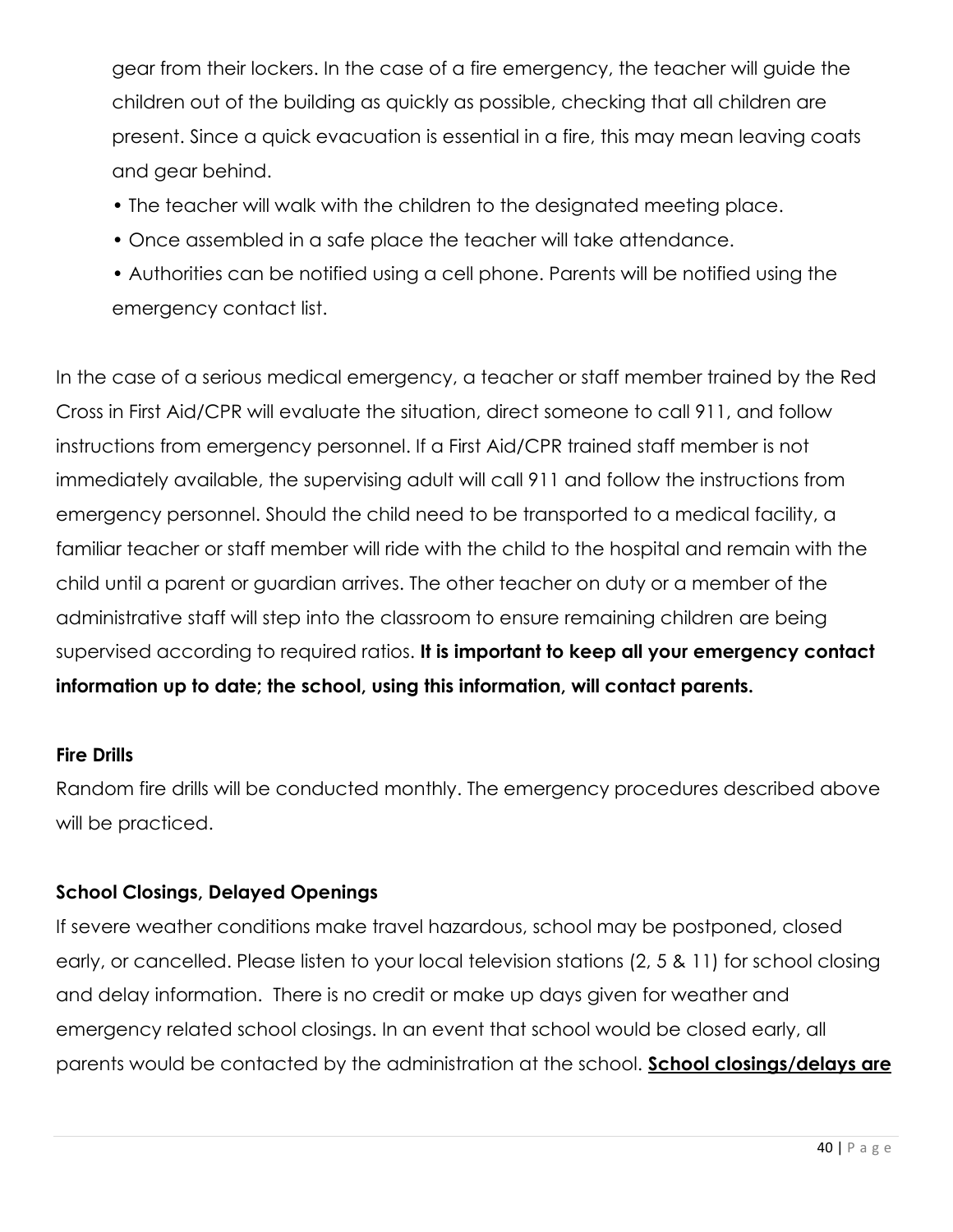### **posted on social media,** *Brightwheel:* **a message alert will go out to parents, an email to parents and local news stations.**

#### **Local and National Emergencies**

In the event that children and staff need to evacuate the building due to a national or local emergency, they will proceed to the closest safe building as directed by emergency personnel. The school will only be evacuated in the event the building is deemed not safe for occupancy by the police/fire department. Please tune into your local TV stations for more emergency information. Please ensure that all information, telephone numbers and emergency contacts are updated and checked throughout the year.

In the event that the school must be closed for a prolonged period of time exceeding one week, tuition credits would be evaluated, pending the length of the closure. Any tuition credits would be communicated at the time of the event.

The school highly recommends that each family have an emergency plan for picking up your child at school.

### Adult Guidelines and Rules

The entire school community, including administrators, teachers, students, parents, and friends are responsible for modeling appropriate behavior, helping to maintain the order and neatness of the school environment, and reporting any violations of guidelines or safety concerns to the Head of School, Mrs. Jeanine James or School Administrator, Ms. Brittanie Curtis.

Royal Montessori Academy is a smoke free environment. No one may smoke anywhere on school grounds. This policy includes electronic cigarettes.